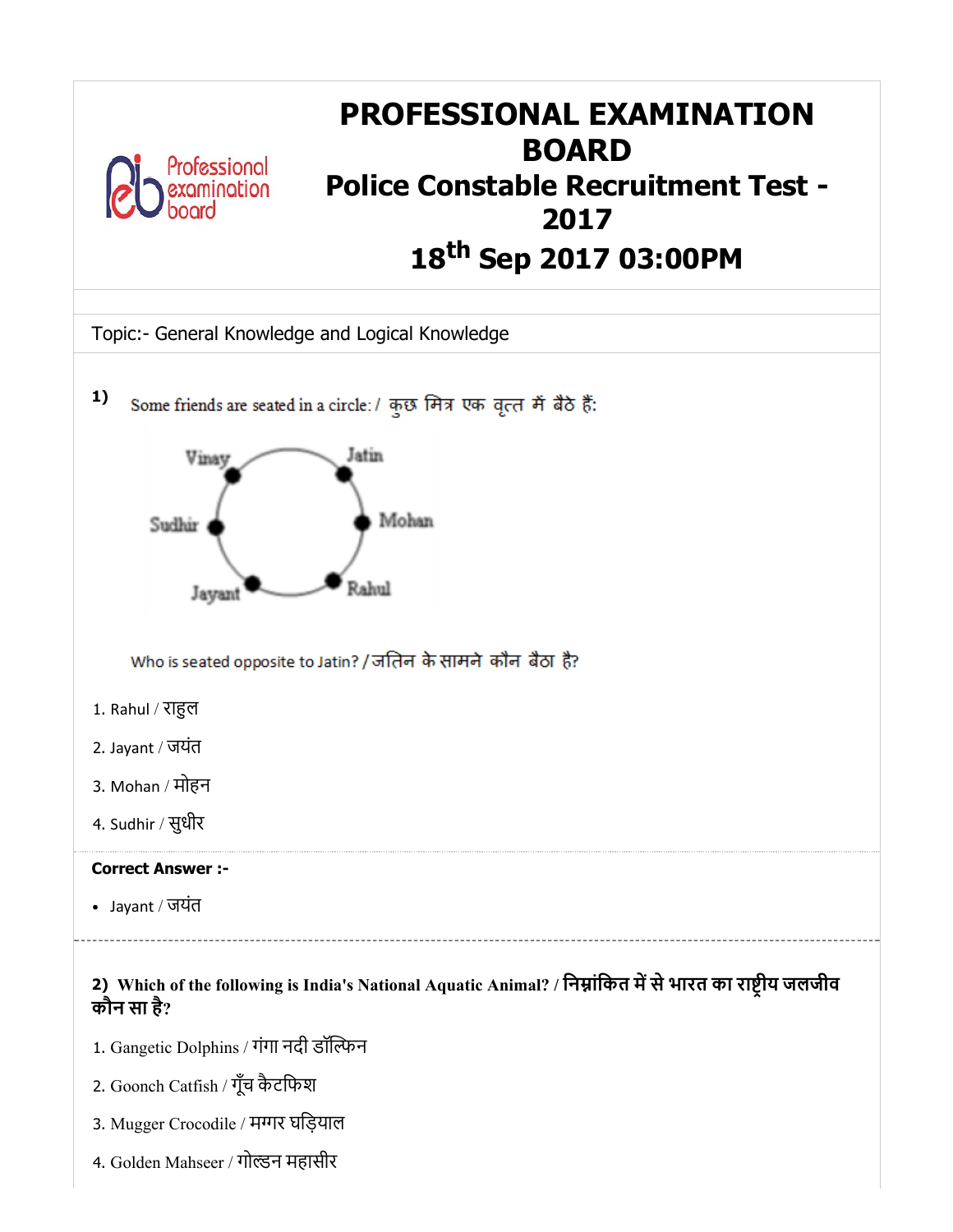Gangetic Dolphins / गंगा नदी डॉन

## 3) Which of the following bodies replaced Planning Commission in 2015? / निम्न में से किस निकाय ने 2015 में योजना आयोग का स्थान लिया?

1. NIYAM Aayog / िनयम आयोग

2. NAGRIK Aayog / नागरक आयोग

- 3. NITI Aayog / नीित आयोग
- 4. None of these / इनमें से कोई नहीं

#### Correct Answer :-

• NITI Aayog / नीति आयोग

## 4) Which of the following days is observed as 'National Girl Child Day' in India? / निम्न में से किस दिन को भारत में 'राष्ट्रीय बालिका दिवस' के रूप में मनाया जाता है?

- 1. 8<sup>th</sup> March / 8 मार्च
- 2. 21<sup>st</sup> January / 21 जनवरी
- 3. 24<sup>th</sup> January / 24 जनवरी
- 4.  $10^{\rm th}$  March / 10 मार्च

## Correct Answer :-

24<sup>th</sup> January / 24 जनवरी

## 5) Which Bill can be introduced only in the Lok Sabha? / किस विधेयक (बिल) को मात्र लोकसभा में प्रस्तुत िकया जा सकता है?

- 1. Financial Bill / वित्तीय विधेयक
- 2. Exchange Bill / िविनमय िवधेयक
- 3. Ordinary Bill / साधारण िवधेयक
- 4. Money Bill / धन िवधेयक

#### Correct Answer :-

• Money Bill / धन विधेयक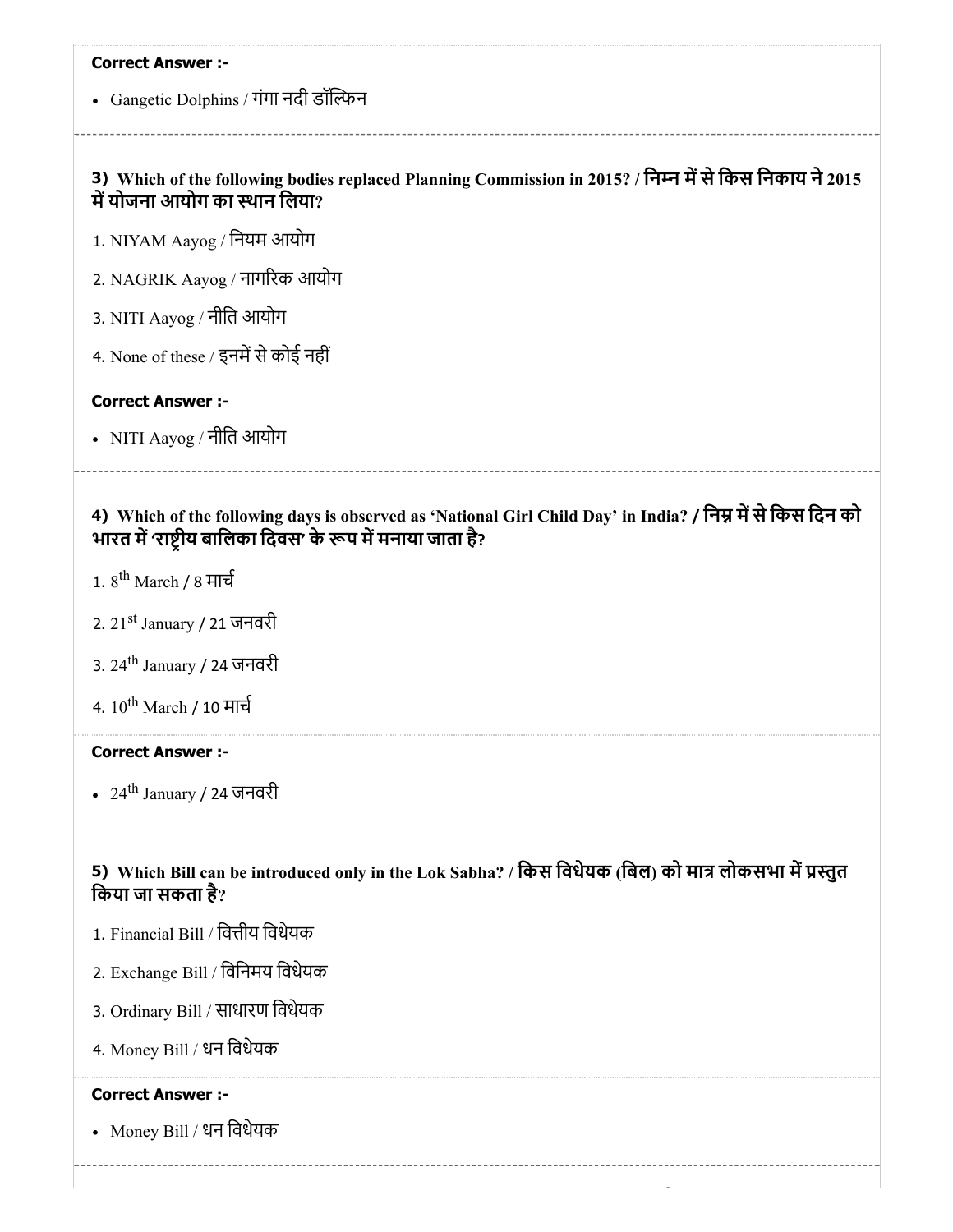| 6) In the Mahajanapad yug the Ujjain was the capital of / महाजनपद युग में उज्जैन इसकी राजधानी थी                                                                                                                                                                                  |
|-----------------------------------------------------------------------------------------------------------------------------------------------------------------------------------------------------------------------------------------------------------------------------------|
| 1. Matsya / मत्स्य                                                                                                                                                                                                                                                                |
| 2. Ashok / अशोक                                                                                                                                                                                                                                                                   |
| 3. Vajji / वज्जी                                                                                                                                                                                                                                                                  |
| 4. Avanti / अवंती                                                                                                                                                                                                                                                                 |
| <b>Correct Answer :-</b>                                                                                                                                                                                                                                                          |
| • Avanti / अवंती                                                                                                                                                                                                                                                                  |
|                                                                                                                                                                                                                                                                                   |
| 7) Amarkantak is located in the _____District / अमरकंटक _____जिले में स्थित है।                                                                                                                                                                                                   |
| 1. Shahpura / शाहपुरा                                                                                                                                                                                                                                                             |
| 2. Bhojpur / भोजपुर                                                                                                                                                                                                                                                               |
| 3. Anuppur / अनूपपुर                                                                                                                                                                                                                                                              |
| 4. Itarsi / इटारसी                                                                                                                                                                                                                                                                |
| <b>Correct Answer :-</b>                                                                                                                                                                                                                                                          |
| • Anuppur / अनूपपुर                                                                                                                                                                                                                                                               |
| 8) If NOVEMBER is coded REBMEVON and DECEMBER is coded REBMECED, then how is<br>OCTOBER coded? / यदि NOVEMBER को REBMEVON से तथा DECEMBER को REBMECED से<br>कोडित किया जाता है, तो $\mathrm{o}\mathrm{c}$ т $\mathrm{o}\mathrm{e}\mathrm{e}\mathrm{R}$ को कैसे कोडित किया जायेगा? |
| 1. RETBOCO                                                                                                                                                                                                                                                                        |
| 2. RTECBRO                                                                                                                                                                                                                                                                        |
| 3. REBTOOC                                                                                                                                                                                                                                                                        |
| 4. REBOTCO                                                                                                                                                                                                                                                                        |
| <b>Correct Answer :-</b>                                                                                                                                                                                                                                                          |
| • REBOTCO                                                                                                                                                                                                                                                                         |
| 9) The largest state by population in India is_____. / आबादी के हिसाब से भारत का सबसे बड़ा राज्य<br>है ।                                                                                                                                                                          |
| 1. Uttar Pradesh / उत्तर प्रदेश                                                                                                                                                                                                                                                   |
| 2. Andhra Pradesh / आन्ध्र प्रदेश                                                                                                                                                                                                                                                 |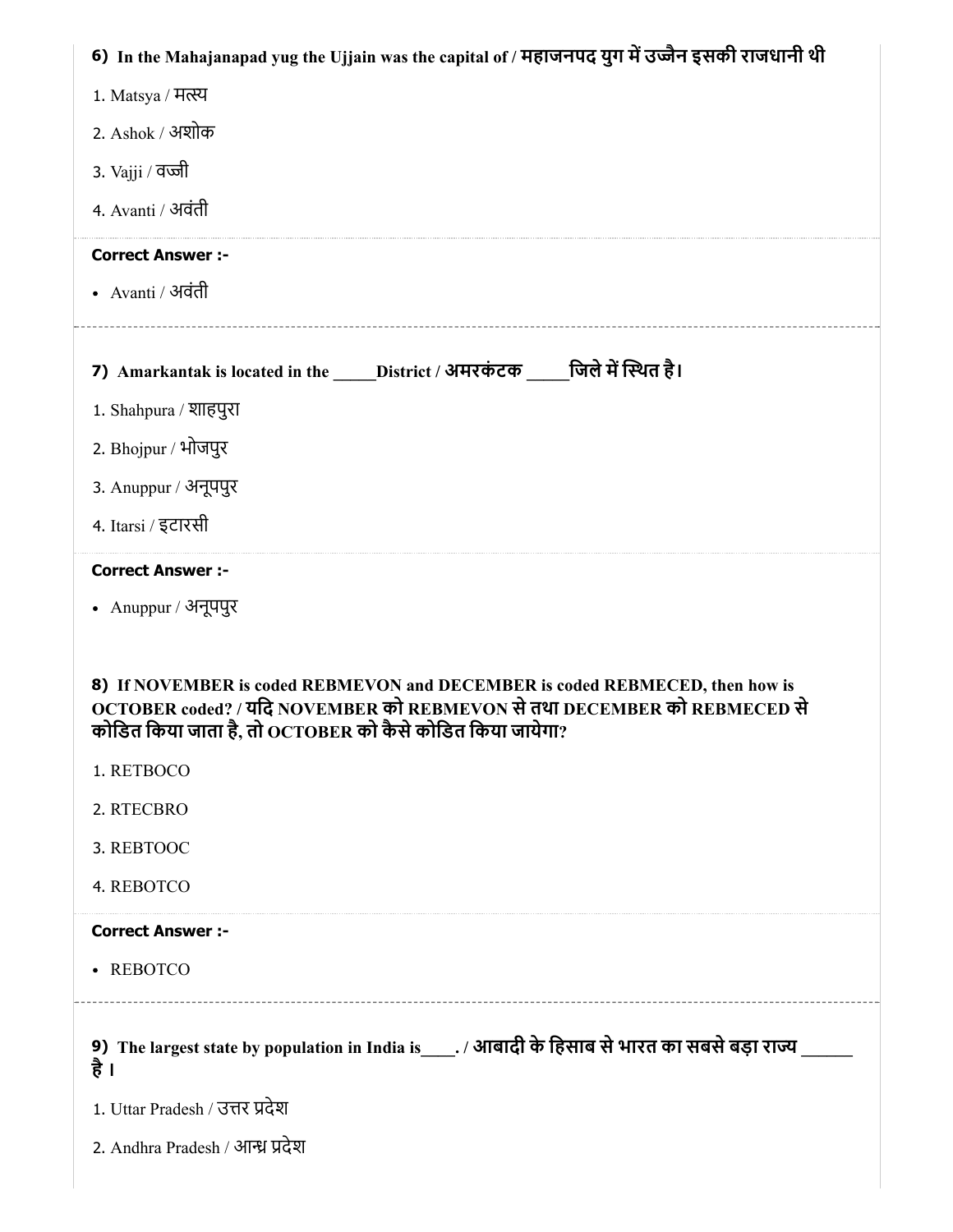- 3. Maharashtra / महारा
- 4. Madhya Pradesh / मध्य प्रदेश

• Uttar Pradesh / उत्तर प्रदेश

## 10) The largest free literature festival in the world is held in India annually. What is it called? / दुिनया म सबसे बड़ा मुक्त साहित्य महोत्सव भारत में सालाना आयोजित किया जाता है। इसे क्या कहते हैं?

- 1. Jaipur Literature Festival / जयपुर साहित्य महोत्सव
- 2. Bengaluru Literature Festival / बेंगलुरू साहित्य महोत्सव
- 3. Mumbai Literature Festival / मुंबई साहित्य महोत्सव
- 4. Delhi Literature Festival / दिल्ली साहित्य महोत्सव

## Correct Answer :-

• Jaipur Literature Festival / जयपुर साहित्य महोत्सव

## 11) The river that flows parallel to the Narmada is / नर्मेदा के समान्तर बहने वाली नदी है

- 1. Denwa / देनवा
- 2. Tawa / तवा
- 3. Shipra / क्षिप्रा
- 4. Tapti / ताप्ती

## Correct Answer :-

• Tapti / ताप्ती

## 12) 'Bihu' is the festival that is mainly observed in / 'बिंहु' त्योहार मुख्यत: यहाँ मनाया जाता है

- 1. Bihar / िबहार
- 2. Assam / असम
- 3. Kerala / केरल
- 4. Rajasthan / राजथान

## Correct Answer :-

Assam / असम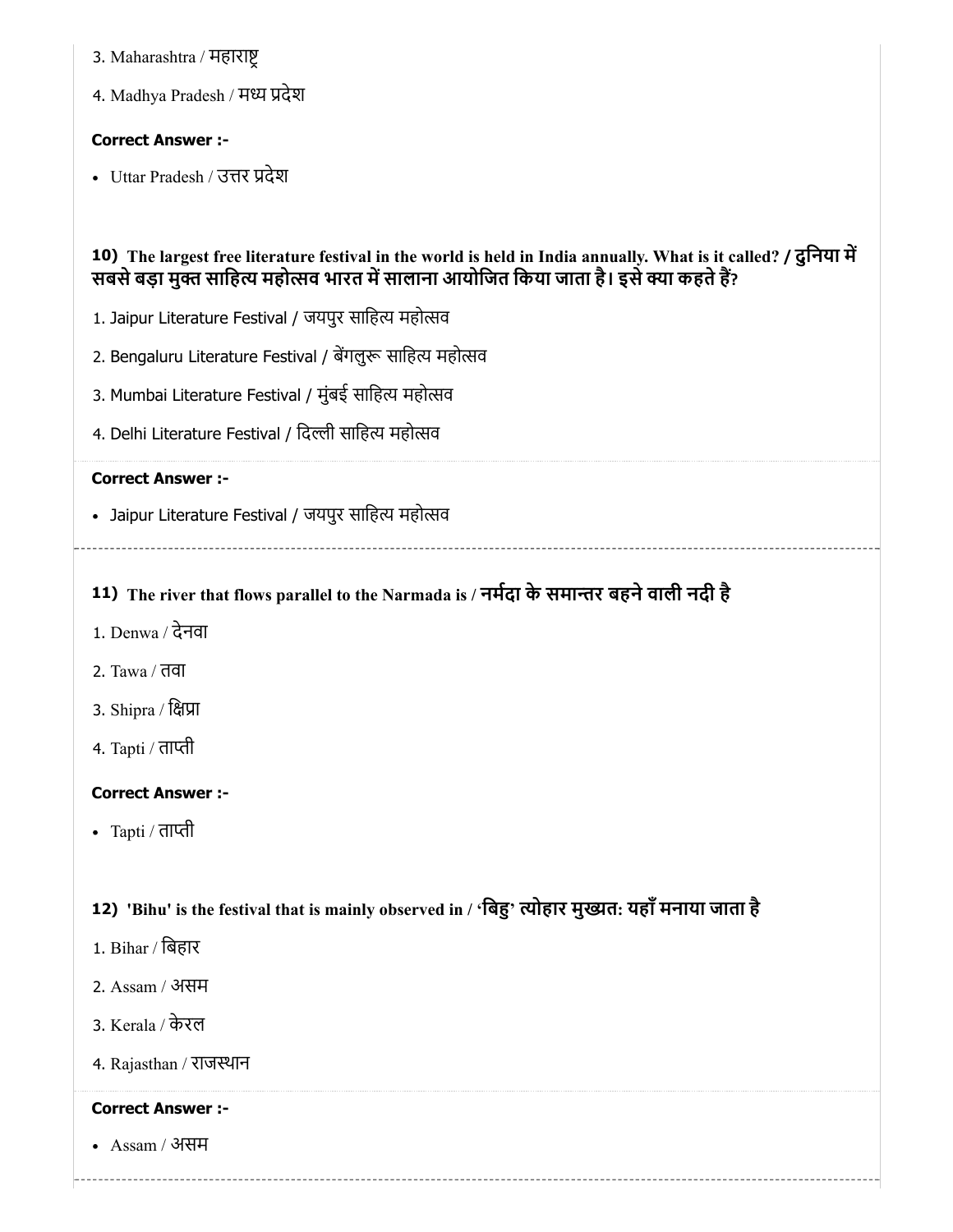| 13) Jim Corbett National park is situated in which state? / जिम कॉर्बेट राष्ट्रीय उद्यान किस राज्य में स्थित है? |
|------------------------------------------------------------------------------------------------------------------|
| 1. Uttarakhand / उत्तराखंड                                                                                       |
| 2. Uttar Pradesh / उत्तर प्रदेश                                                                                  |
| 3. Himachal Pradesh / हिमाचल प्रदेश                                                                              |
| 4. Assam / असम                                                                                                   |
| <b>Correct Answer :-</b>                                                                                         |
| • Uttarakhand / उत्तराखंड                                                                                        |
|                                                                                                                  |
| 14) Who was known as the Grand Old Man of India? / भारत के ग्रैंड ओल्ड मैन के रूप में कौन जाना जाता<br>था?       |
| 1. Gopal Krishan Gokhale / गोपाल कृष्ण गोखले                                                                     |
| 2. Bal Gangadhar Tilak / बाल गंगाधर तिलक                                                                         |
| 3. Mahatma Gandhi / महात्मा गांधी                                                                                |
| 4. Dadabhai Naoroji / दादाभाई नौरोजी                                                                             |
| <b>Correct Answer :-</b>                                                                                         |
| • Dadabhai Naoroji / दादाभाई नौरोजी                                                                              |
|                                                                                                                  |
| River. / प्राचीन शहर उज्जैन __नदी के तट पर स्थित है।<br>15) The ancient city of Ujjain lies on the banks of      |
| 1. Narmada / नर्मदा                                                                                              |
| 2. Kyashypa / কর্ম্যদ                                                                                            |
| 3. Shipra / शिप्रा                                                                                               |
| 4. Tapti / ताप्ती                                                                                                |
| <b>Correct Answer :-</b>                                                                                         |
| • Shipra / शिप्रा                                                                                                |
| 16) Who is the current director of CBI? / सीबीआई के वर्तमान निदेशक कौन हैं?                                      |
| 1. R K Dutta / आर के दत्ता                                                                                       |
| 2. Satish Mathur / सतीश माथुर                                                                                    |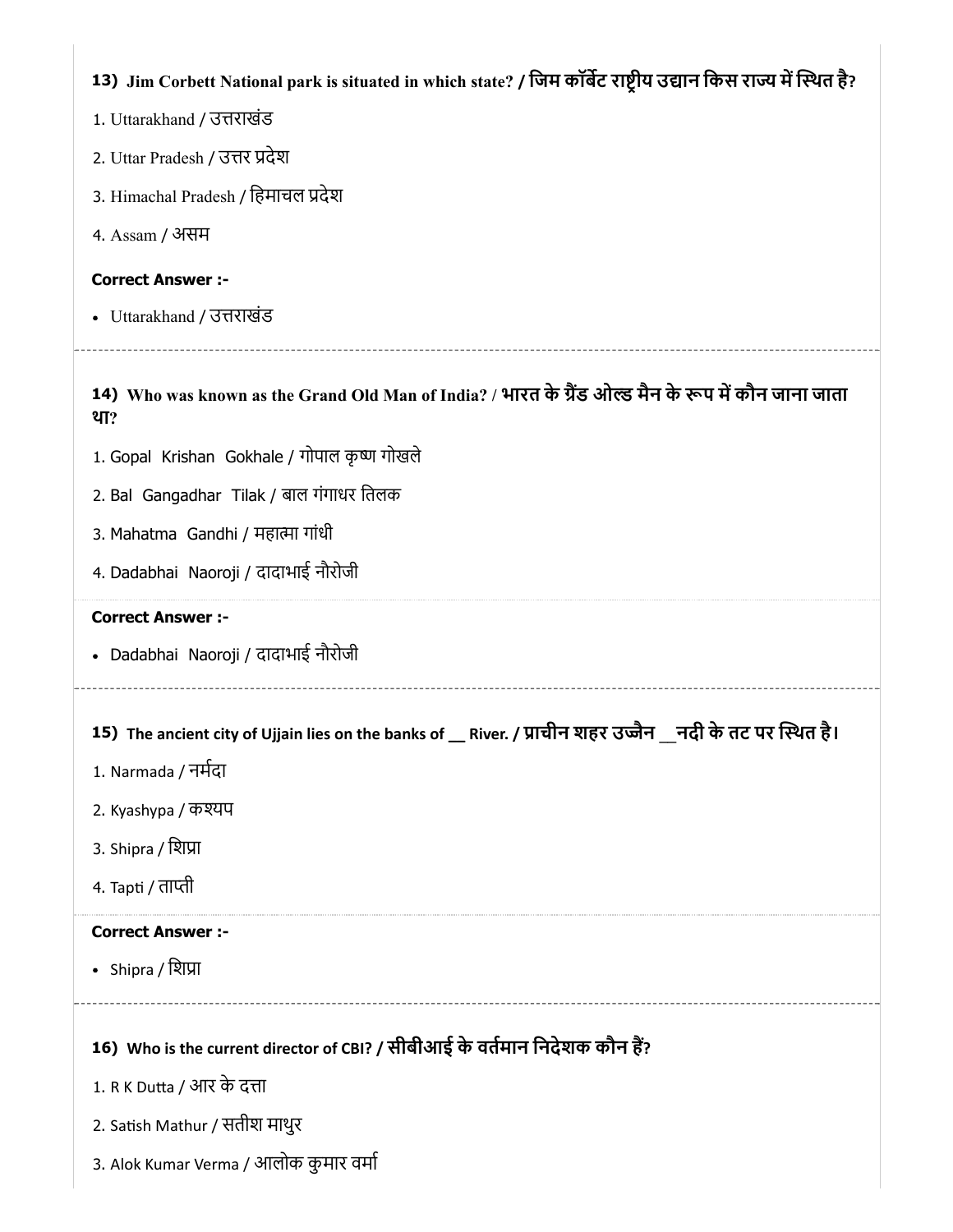|  | 4. Anil Sinha / अनिल सिन्हा |  |  |
|--|-----------------------------|--|--|
|  |                             |  |  |

Alok Kumar Verma / आलोक कुमार वमा

## 17) Find the odd one out: / एक विषम ज्ञात कीजिए:

- 1. Ink and Inkpot / स्याही तथा दवात
- 2. Pen and Nib / कलम तथा िनब
- 3. Oil and Lamp / तेल तथा लैंप
- 4. Water and Bucket / पानी तथा बाल्टी

#### Correct Answer :-

• Pen and Nib / कलम तथा निब

## 18) Find the odd one out: / एक विषम ज्ञात कीजिए:

- 2, 5, 10, 17, 27, 37
- 1. 10
- 2. 17
- 3. 27
- 4. 37

## Correct Answer :-

 $-27$ 

19) In a certain code language, veny heny steny means get out man; steny shomy shelt means out of danger. Which is the word for steny in that code language? / एक ख़ास कोड भाषा में, veny heny steny का अर्थ get out man; steny shomy shelt का अर्थ out of danger होता है। इस कोड भाषा में steny के लिए किस शब्द का इतेमाल िकया गया है?

1. man

2. of

3. out

4. danger

Correct Answer :-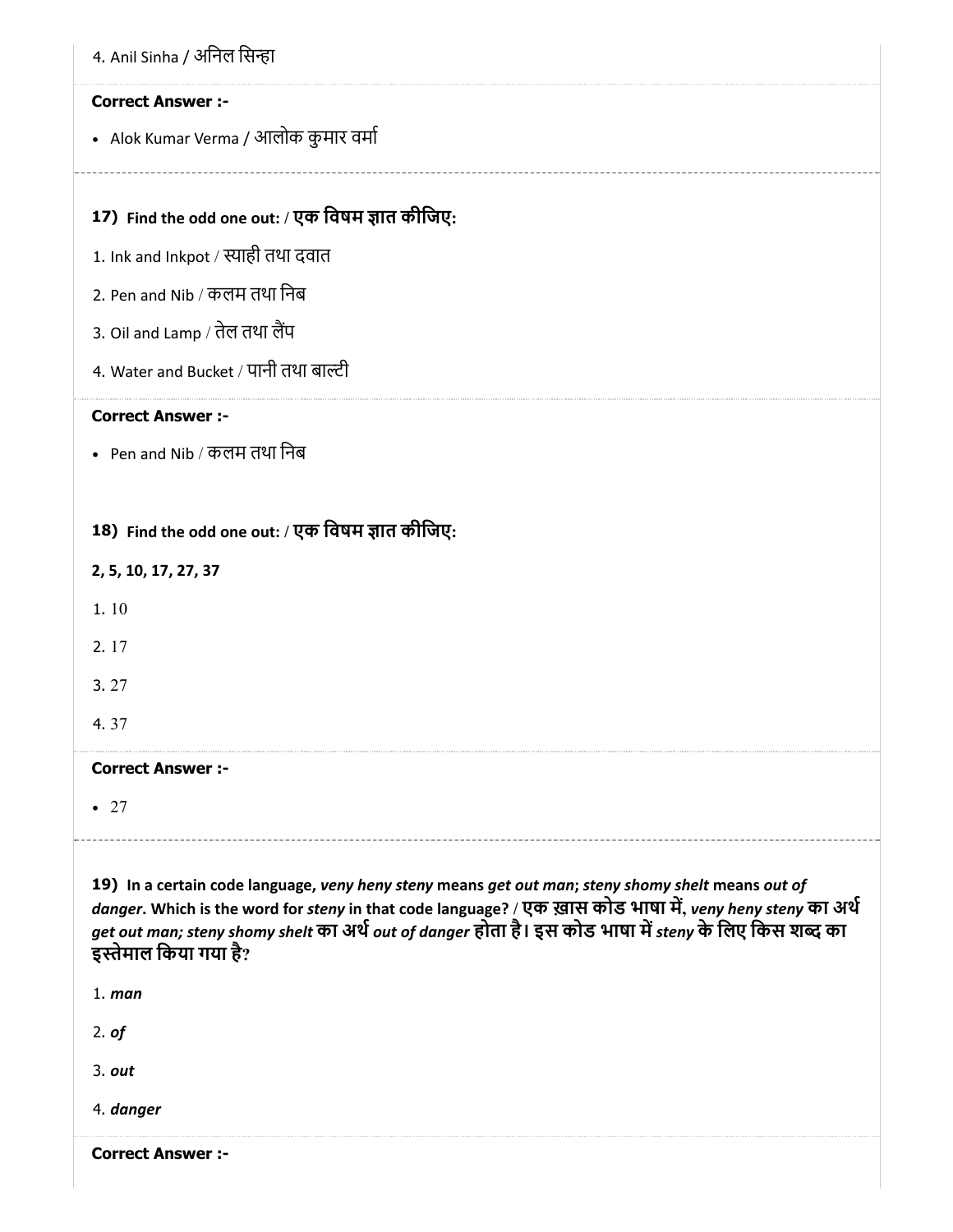20) If HANDLE is coded AHDNEL, then how is DISTANCE coded? / यिद HANDLE को AHDNEL सेकोिडत िकया जाता है, तो DISTANCE को कैसे कोडित किया जायेगा?

- 1. IDTSNAEC
- 2. IDTSNACE
- 3. IDTSANEC
- 4. DISTNACE

#### Correct Answer :-

• IDTSNAEC

21) Which of the following animals do NOT appear on the national emblem? / निम्न में से कौन सा पशु राष्ट्रीय संतीक पर उपथत नहींहोता है?

- 1. Cow / गाय
- 2. Bull / सांड
- 3. Horse / घोड़ा
- 4. Lion / शेर

### Correct Answer :-

Cow / गाय

22) National Defence Day is observed on / राष्ट्रीय रक्षा दिवस कब मनाया जाता है?

- 1. October / अक्टूबर
- 2. April 5 / 5 अैल
- 3. December 8 / 8 िदसर
- 4. March 3 / 3 माच

#### Correct Answer :-

• March 3 / 3 मार्च

23) What is the probability of getting two odd numbers in two throws of a dice? / एक पासे को दो बार फेंकने पर दो विषम संख्याएं प्राप्त होने की क्या प्रायिकता है?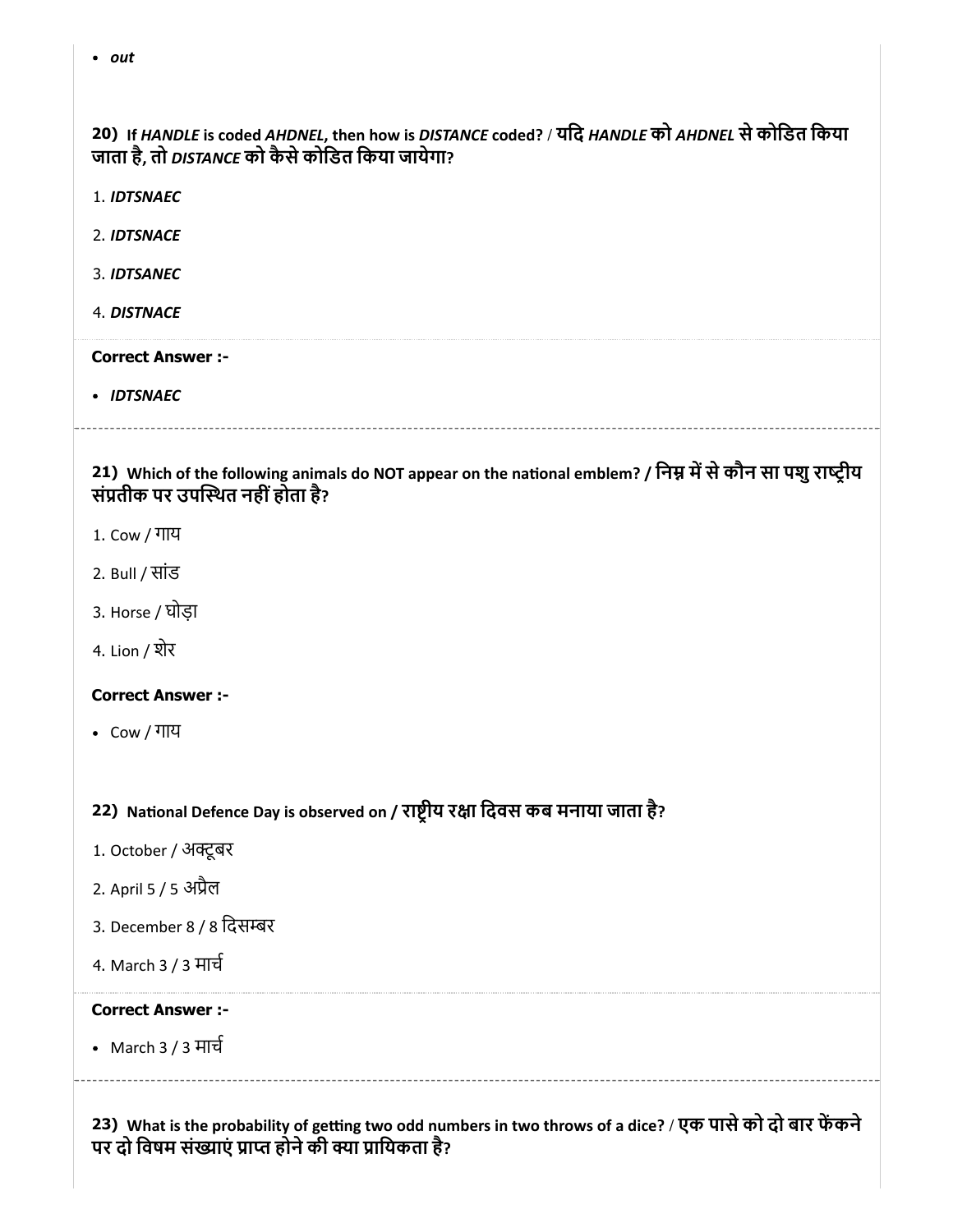| $\frac{1}{1}$                                                                                                              |
|----------------------------------------------------------------------------------------------------------------------------|
| $\frac{2}{2}$                                                                                                              |
| $\frac{1}{3}$                                                                                                              |
| $\frac{1}{4}$                                                                                                              |
| <b>Correct Answer :-</b>                                                                                                   |
| $\frac{1}{4}$                                                                                                              |
|                                                                                                                            |
| 24) Complete the series choosing the missing number: / लुप्त संख्या चुनकर श्रृंखला को पूरा कीजिए:                          |
| $1, 2, 3, 5, 8, 13, \underline{\hspace{2cm}}$                                                                              |
| 1.21                                                                                                                       |
| 2.24                                                                                                                       |
| 3.18                                                                                                                       |
| 4.17                                                                                                                       |
| <b>Correct Answer :-</b>                                                                                                   |
| $\bullet$ 21                                                                                                               |
|                                                                                                                            |
| 25) Complete the series choosing the missing number: / लुप्त संख्या चुनकर श्रृंखला को पूरा कीजिए:<br>$6, 13, 27, 48, \_\_$ |
| 1.76                                                                                                                       |
| 2.94                                                                                                                       |
| 3.136                                                                                                                      |
| 4.121                                                                                                                      |
| <b>Correct Answer :-</b>                                                                                                   |
| $\bullet$ 76                                                                                                               |
|                                                                                                                            |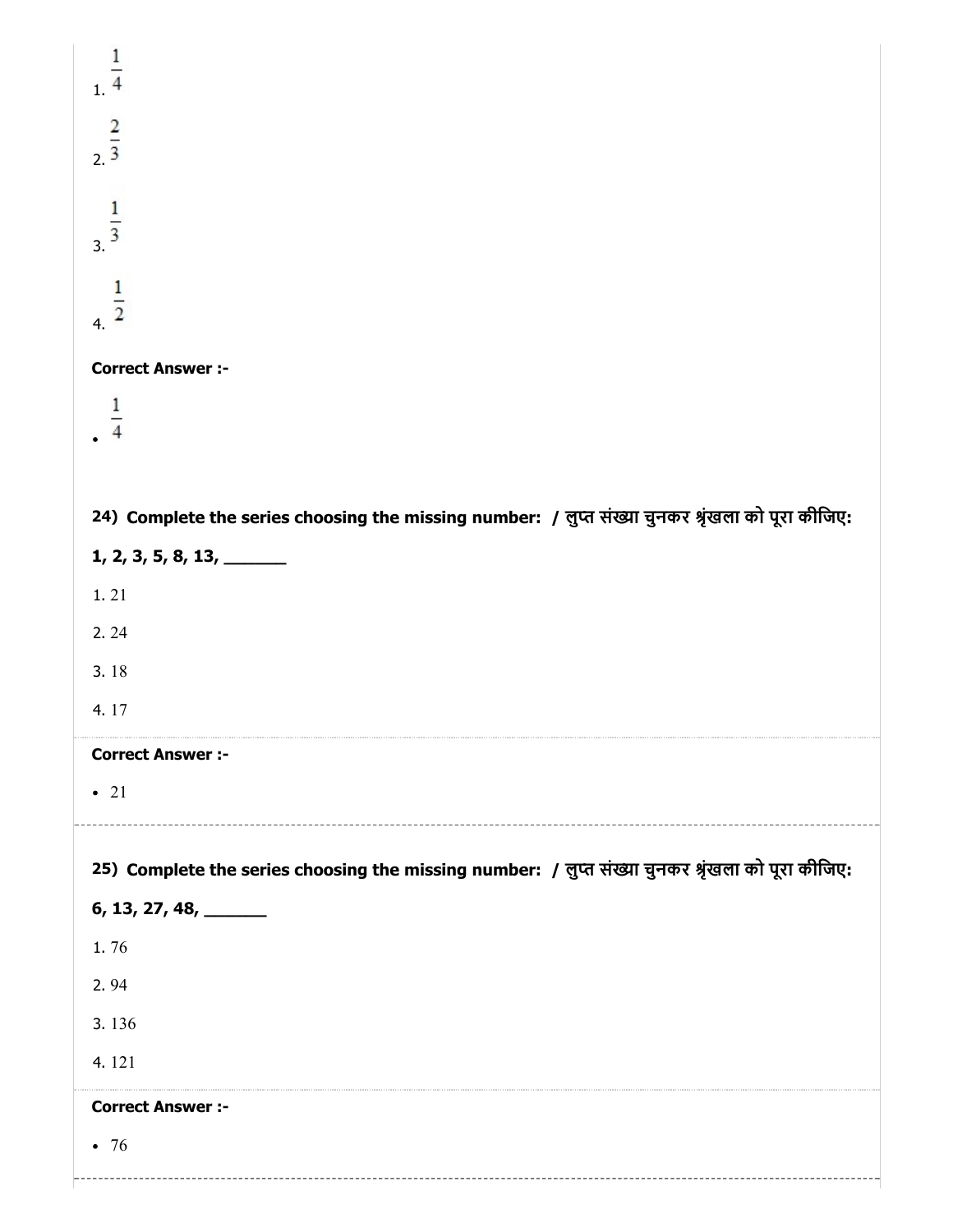| 26) Complete the series choosing the missing number: / लुप्त संख्या चुनकर श्रृंखला को पूरा कीजिए:                                     |
|---------------------------------------------------------------------------------------------------------------------------------------|
| 18, 16, 13, 9, $\_\_$                                                                                                                 |
| 1.4                                                                                                                                   |
| 2.2                                                                                                                                   |
| 3.6                                                                                                                                   |
| 4.7                                                                                                                                   |
| <b>Correct Answer :-</b>                                                                                                              |
| $\bullet$ 4                                                                                                                           |
|                                                                                                                                       |
| 27) India's first Defence University is being set up in __________. / भारत का पहला रक्षा विश्वविद्यालय<br>में स्थापित किया जा रहा है। |
| 1. Haryana / हरियाणा                                                                                                                  |
| 2. Delhi / दिल्ली                                                                                                                     |
| 3. Punjab / पंजाब                                                                                                                     |
| 4. Uttar Pradesh / उत्तर प्रदेश                                                                                                       |
|                                                                                                                                       |
| <b>Correct Answer :-</b>                                                                                                              |
| • Haryana / हरियाणा                                                                                                                   |
| 28) Select the option that is true about the Statements and Conclusions given:                                                        |
| <b>Statements:</b><br>All candles are lanterns<br>All lanterns are bulbs                                                              |
| <b>Conclusions:</b><br>I. All lanterns are candles<br>II. All bulbs are candle /                                                      |
| उस विकल्प का चयन कीजिए जोकि दिए गए कथनों और निष्कर्षों के बारे में सही है:                                                            |
| कथन:                                                                                                                                  |
| सभी मोमबत्तियां लालटेन हैं                                                                                                            |
| सभी लालटेन बल्ब हैं                                                                                                                   |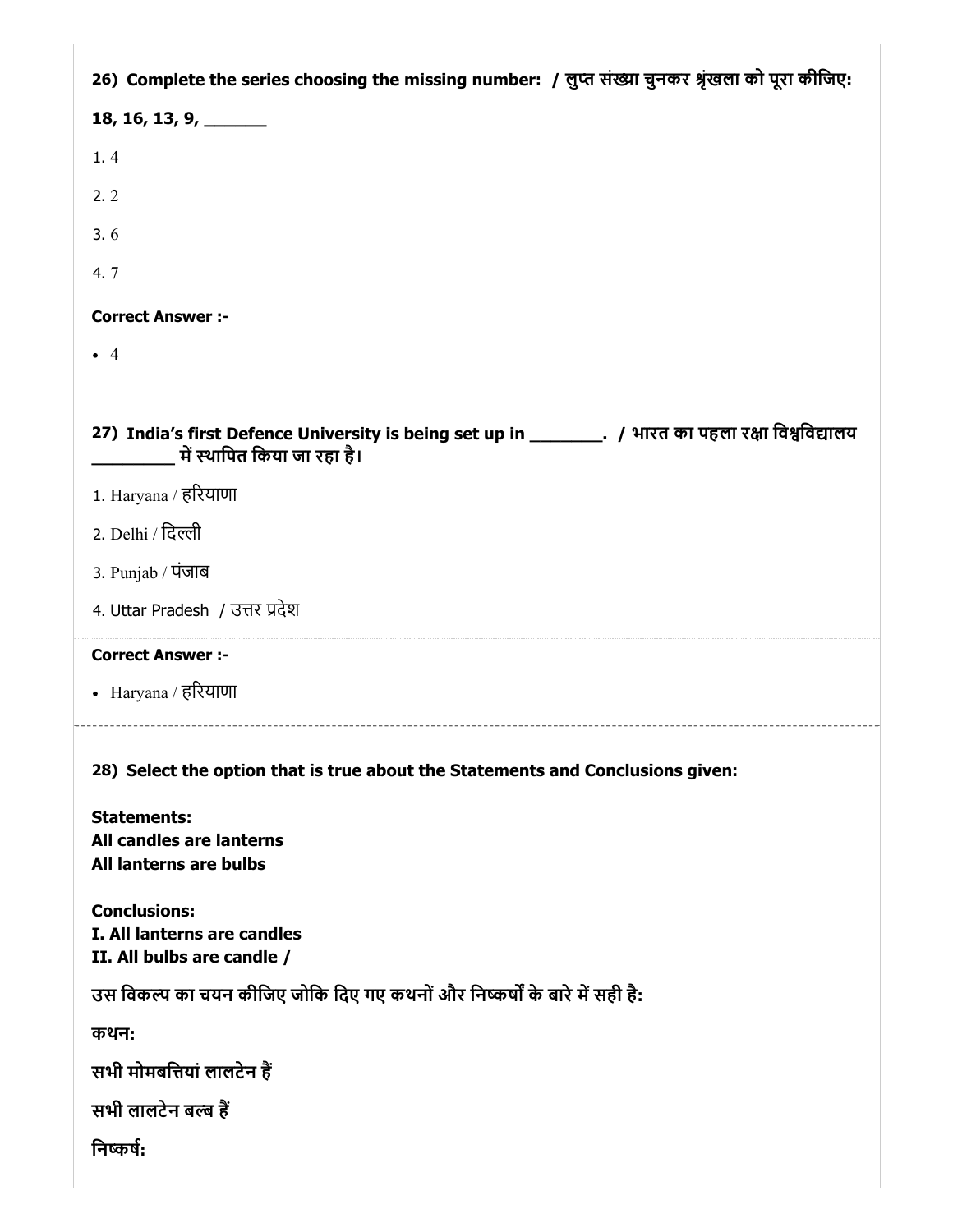# I. सभी लालटेन मोमबत्ती हैं

# II. सभी बल्ब मोमबत्ती हैं

1. neither conclusion I nor conclusion II follows / न ही निष्कर्ष I और न ही निष्कर्ष II अनुसरण करते हैं

2. both conclusion I and II follows / निष्कर्ष I और II दोनों अनुसरण करते हैं

3. only conclusion II follows / केवल निष्कर्ष II अनुसरण करता है

4. only conclusion I follows / केवल निष्कर्ष I अनुसरण करता है

## Correct Answer :-

• neither conclusion I nor conclusion II follows / न ही निष्कर्ष I और न ही निष्कर्ष II अनुसरण करते हैं

29) Select the option that is true about the Statements and Conclusions given:

Statements: All kerchiefs are towels All towels are blankets

Conclusions: I. All kerchiefs are blankets II. All blankets are towels /

उस विकल्प का चयन कीजिए जोकि दिए गए कथनों और निष्कर्षों के बारे में सही है:

कथन:

सभी रूमाल तौलिये हैं

सभी तौलिये कंबल हैं

निष्कर्षः

I. सभी रूमाल कंबल हैं

# **II. सभी कंबल तौलिये हैं**

1. neither conclusion I nor conclusion II follows / न ही निष्कर्ष I और न ही निष्कर्ष II अनुसरण करते हैं

2. both conclusion I and II follows / निष्कर्ष I और II दोनों अनुसरण करते हैं

3. only conclusion II follows / केवल निष्कर्ष II अनुसरण करता है

4. only conclusion I follows / केवल निष्कर्ष I अनुसरण करता है

## Correct Answer :-

• only conclusion I follows / केवल निष्कर्ष I अनुसरण करता है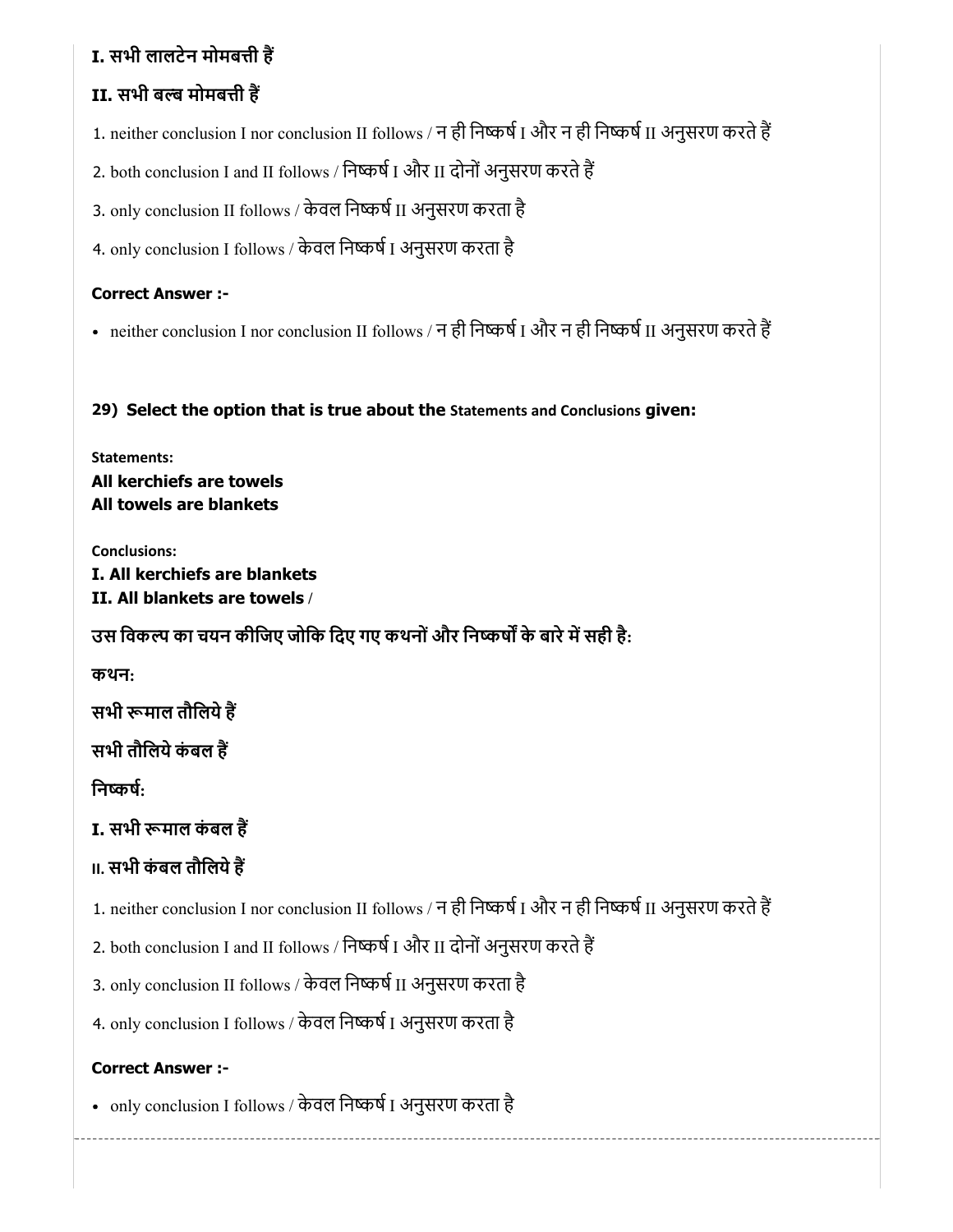30) Select the option that is true about the Statements and Conclusions given:

Statements: Some interviews are exams All exams are tests

Conclusions: I. All tests are exams II. Some tests are interviews /

उस विकल्प का चयन कीजिए जोकि दिए गए कथनों और निष्कर्षों के बारे में सही है:

कथन:

कुछ साक्षात्कार परीक्षाएं हैं

सभी परीक्षाएं जाँच हैं

निष्कर्षः

I. सभी जाँच परीक्षाएं हैं

# **II. कुछ जाँच साक्षात्कार हैं**

- 1. neither conclusion I nor conclusion II follows / न ही निष्कर्ष I और न ही निष्कर्ष II अनुसरण करते हैं
- 2. both conclusion I and II follows / निष्कर्ष I और II दोनों अनुसरण करते हैं
- 3. only conclusion II follows / केवल निष्कर्ष II अनुसरण करता है
- 4. only conclusion I follows / केवल निष्कर्ष I अनुसरण करता है

## Correct Answer :-

- only conclusion II follows / केवल निष्कर्ष II अनुसरण करता है
- 31) Select the option that is true about the Statements and Conclusions given:

Statements: All word files are excel files No excel file is a power point presentation

Conclusions:

I. No word file is a power point presentation

II. Some excel files are word files /

उस विकल्प का चयन कीजिए जोकि दिए गए कथनों और निष्कर्षों के बारे में सही है:

कथन:

सभी वर्ड फाइलें एक्सेल फाइलें हैं

कोई वर्ड फाइल पॉवर प्वाइंट प्रेजेंटेशन नहीं हैं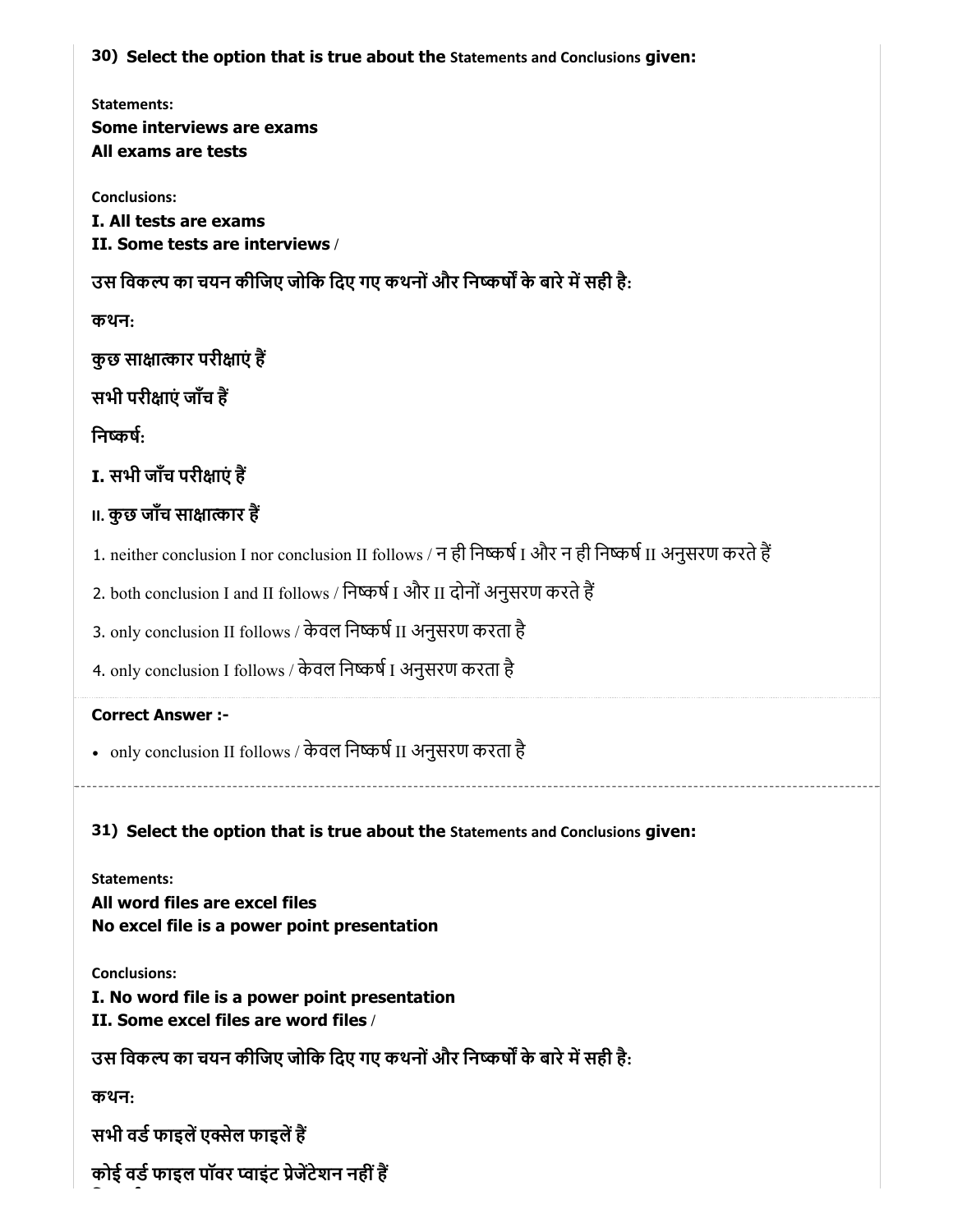| निष्कर्ष:                                                                                               |
|---------------------------------------------------------------------------------------------------------|
| I. कोई एक्सेल फाइल पॉवर प्वाइंट प्रेजेंटेशन नहीं हैं                                                    |
| ॥. कुछ एक्सेल फाइलें वर्ड फाइलें हैं                                                                    |
| 1. neither conclusion I nor conclusion II follows / न ही निष्कर्ष I और न ही निष्कर्ष II अनुसरण करते हैं |
| 2. both conclusion I and II follows / निष्कर्ष I और II दोनों अनुसरण करते हैं                            |
| 3. only conclusion II follows / केवल निष्कर्ष II अनुसरण करता है                                         |
| 4. only conclusion I follows / केवल निष्कर्ष I अनुसरण करता है                                           |
| <b>Correct Answer :-</b>                                                                                |
| • both conclusion I and II follows / निष्कर्ष I और II दोनों अनुसरण करते हैं                             |
|                                                                                                         |
| 32) Total number of districts in Madhya Pradesh are / मध्य प्रदेश में जिलों की कुल संख्या है            |
| 1.50                                                                                                    |
| 2.33                                                                                                    |
| 3.49                                                                                                    |
| 4.51                                                                                                    |
| <b>Correct Answer :-</b>                                                                                |
| • 51                                                                                                    |
|                                                                                                         |
| 33) Children's Day in India is observed on / भारत में बाल दिवस _______ को मनाया जाता है।                |
| 1. November 14 / 14 नवम्बर                                                                              |
| 2. November 15 / 15 नवम्बर                                                                              |
| 3. November 13 / 13 नवम्बर                                                                              |
| 4. November 12 / 12 नवम्बर                                                                              |
| <b>Correct Answer :-</b>                                                                                |
| • November $14/14$ नवम्बर                                                                               |
|                                                                                                         |
| 34) The series given below contains a sequence of numbers. Identify the incorrect                       |

combination: / नीचे दी गई श्रृंखला में, संख्याओं का एक क्रम उपस्थित है। गलत संयोजन पहचानिए:

10, 14, 28, 32, 64, 68, 132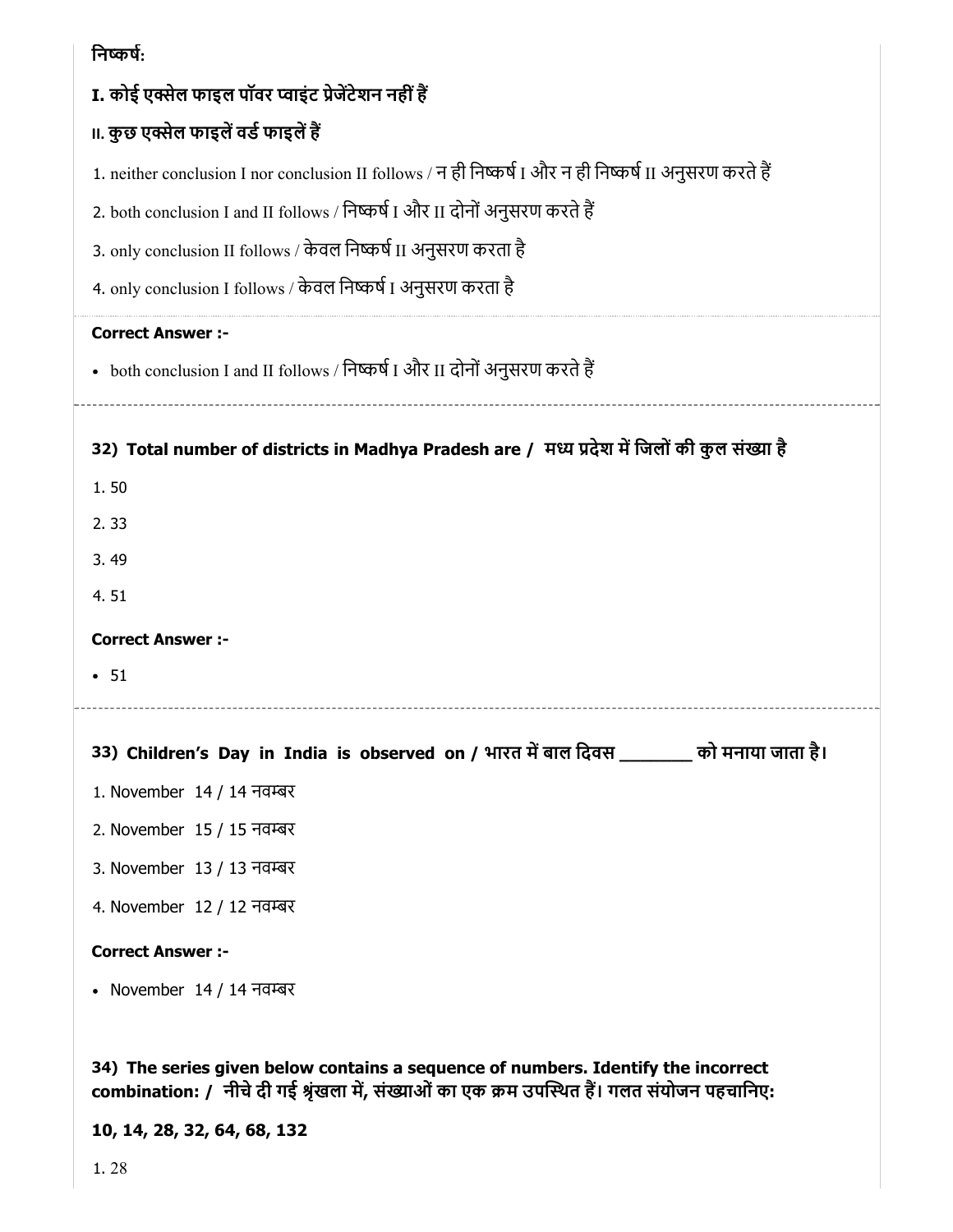| 2.32                                                                                                                                          |
|-----------------------------------------------------------------------------------------------------------------------------------------------|
| 3.132                                                                                                                                         |
| 4.64                                                                                                                                          |
| <b>Correct Answer :-</b>                                                                                                                      |
| $-132$                                                                                                                                        |
| 35) Who is the Chairperson of the Central Board of Film Certification (CBFC)? / केंद्रीय फिल्म प्रमाणन बोर्ड<br>(सीबीएफसी) के अध्यक्ष कौन है? |
| 1. Asha Parekh / आशा पारेख                                                                                                                    |
| 2. Prasoon Joshi / प्रसून जोशी                                                                                                                |
| 3. Pahlaj Nihalani / पहलाज निहलानी                                                                                                            |
| 4. Anupam Kher / अनुपम खेर                                                                                                                    |
|                                                                                                                                               |
| <b>Correct Answer :-</b>                                                                                                                      |
| • Prasoon Joshi / प्रसून जोशी                                                                                                                 |
| 36) Complete the series choosing the missing letters: / लुप्त अक्षर अक्षरों को चुनकर श्रृंखला को पूरा कीजिए:                                  |
| $X, V, T, R, P, \_$<br>1. N                                                                                                                   |
| 2.0                                                                                                                                           |
| 3. M                                                                                                                                          |
| 4. L                                                                                                                                          |
| <b>Correct Answer :-</b>                                                                                                                      |

37) Consider a group comprising of 4 students: Reena, Beena, Meena, and Neena, who stand in a row. Reen and Beena stand in 6th and 7th positions respectively from the left. Meena and Neena stand in the 4th and 5th positions respectively from the right. When Beena and Meena exchange their positions, then Beena will be 15th from the left.

Reena's position from the right is: /

4 छात्राओं: रीना, बीना, मीना और नीना के एक समूह पर विचार करें, जो एक पंक्ति में खड़ी हैं। रीना और बीना बाई ओर से क्रमशः 6वें और 7वें स्थान पर खड़ी हैं। मीना और नीना दाईं ओर से क्रमशः चौथे और पांचवें स्थान पर खड़ी हैं। जब बीना और मीना अपने स्थानों की अदला-बदली करती हैं, तो बीना बाएं से 15वीं होगी।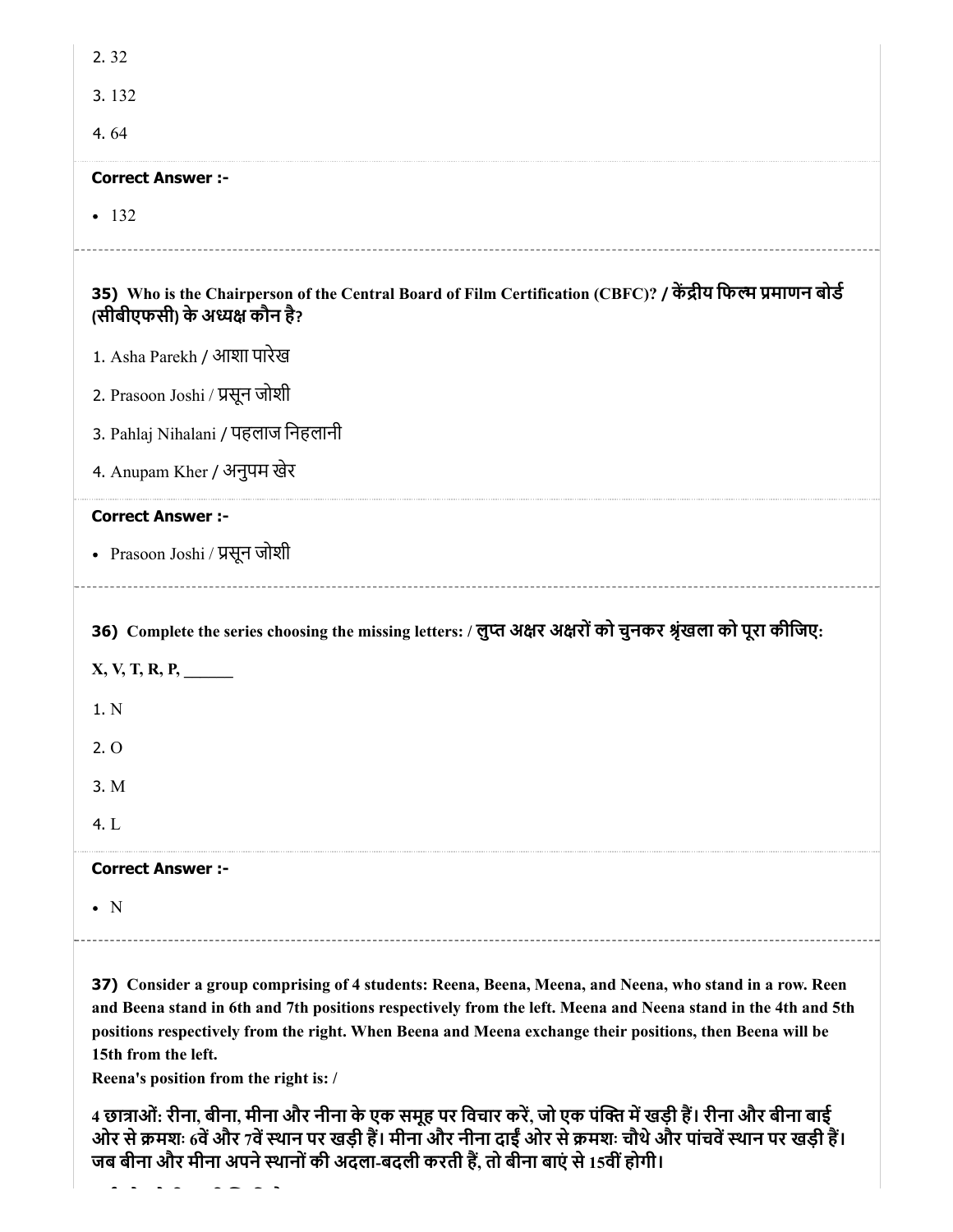| दाईँ ओर से रीना की स्थिति है:                                                                                                                                                                                                                                                                                              |
|----------------------------------------------------------------------------------------------------------------------------------------------------------------------------------------------------------------------------------------------------------------------------------------------------------------------------|
| 1.6                                                                                                                                                                                                                                                                                                                        |
| 2.18                                                                                                                                                                                                                                                                                                                       |
| 3.13                                                                                                                                                                                                                                                                                                                       |
| 4.14                                                                                                                                                                                                                                                                                                                       |
| <b>Correct Answer :-</b>                                                                                                                                                                                                                                                                                                   |
| $-13$                                                                                                                                                                                                                                                                                                                      |
| 38) The series given below contains a sequence of numbers. Identify the incorrect combination: / नीचे दी गई                                                                                                                                                                                                                |
| श्रृंखला में, संख्याओं का एक क्रम उपस्थित हैं। गलत संयोजन पहचानिए:                                                                                                                                                                                                                                                         |
| 32, 43, 45, 54, 65, 76                                                                                                                                                                                                                                                                                                     |
| 1.76                                                                                                                                                                                                                                                                                                                       |
| 2.43                                                                                                                                                                                                                                                                                                                       |
| 3.54                                                                                                                                                                                                                                                                                                                       |
| 4.45                                                                                                                                                                                                                                                                                                                       |
| <b>Correct Answer :-</b>                                                                                                                                                                                                                                                                                                   |
| • 45                                                                                                                                                                                                                                                                                                                       |
|                                                                                                                                                                                                                                                                                                                            |
|                                                                                                                                                                                                                                                                                                                            |
| 39) In a certain code nek pek dek means read my book and dek sek wek means a book stand<br>.which is the word for <i>book</i> in that language? / एक ख़ास कोड भाषा में, nek pek dek का अर्थ read<br>my book तथा dek sek wek का अर्थ a book stand होता है। इस कोड भाषा में book के लिए किस शब्द का<br>इस्तेमाल किया गया है? |
| $1.$ dek                                                                                                                                                                                                                                                                                                                   |
| 2. wek                                                                                                                                                                                                                                                                                                                     |
| $3.$ sek                                                                                                                                                                                                                                                                                                                   |
| $4.$ nek                                                                                                                                                                                                                                                                                                                   |
| <b>Correct Answer :-</b>                                                                                                                                                                                                                                                                                                   |
| $\cdot$ dek                                                                                                                                                                                                                                                                                                                |
|                                                                                                                                                                                                                                                                                                                            |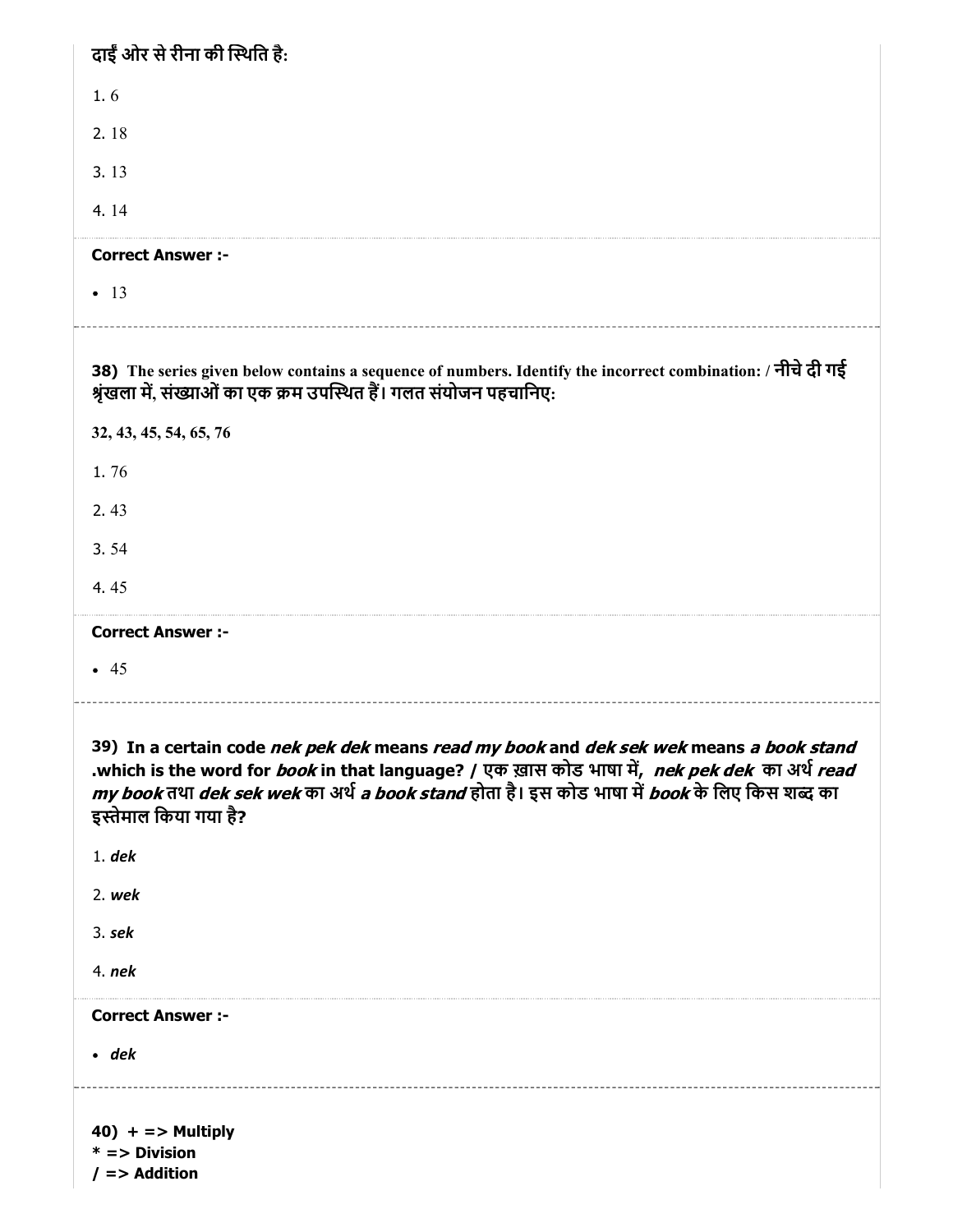| $-$ => Equal to<br>$=$ =>Minus /                                                                                                                                                  |  |
|-----------------------------------------------------------------------------------------------------------------------------------------------------------------------------------|--|
| + => गुणा<br>* => भाग<br>/ => योग<br>- => के बराबर<br>= =>घटाव                                                                                                                    |  |
| $15 = 3 + 4 / 2 * 2$                                                                                                                                                              |  |
| 1.6                                                                                                                                                                               |  |
| 2.25                                                                                                                                                                              |  |
| 3.5                                                                                                                                                                               |  |
| 4.2                                                                                                                                                                               |  |
| <b>Correct Answer :-</b>                                                                                                                                                          |  |
| $\bullet$ 2                                                                                                                                                                       |  |
| Topic:- Mental Ability and Mental Aptitude<br>1)<br>In the sequence shown below, which figure comes next? / नीचे दिये गये क्रम में, अगर<br>आकृति कौन सी आयेगी?<br>iii<br>iv<br>11 |  |
| $\mathbf{1}$ .<br>2.<br>3.                                                                                                                                                        |  |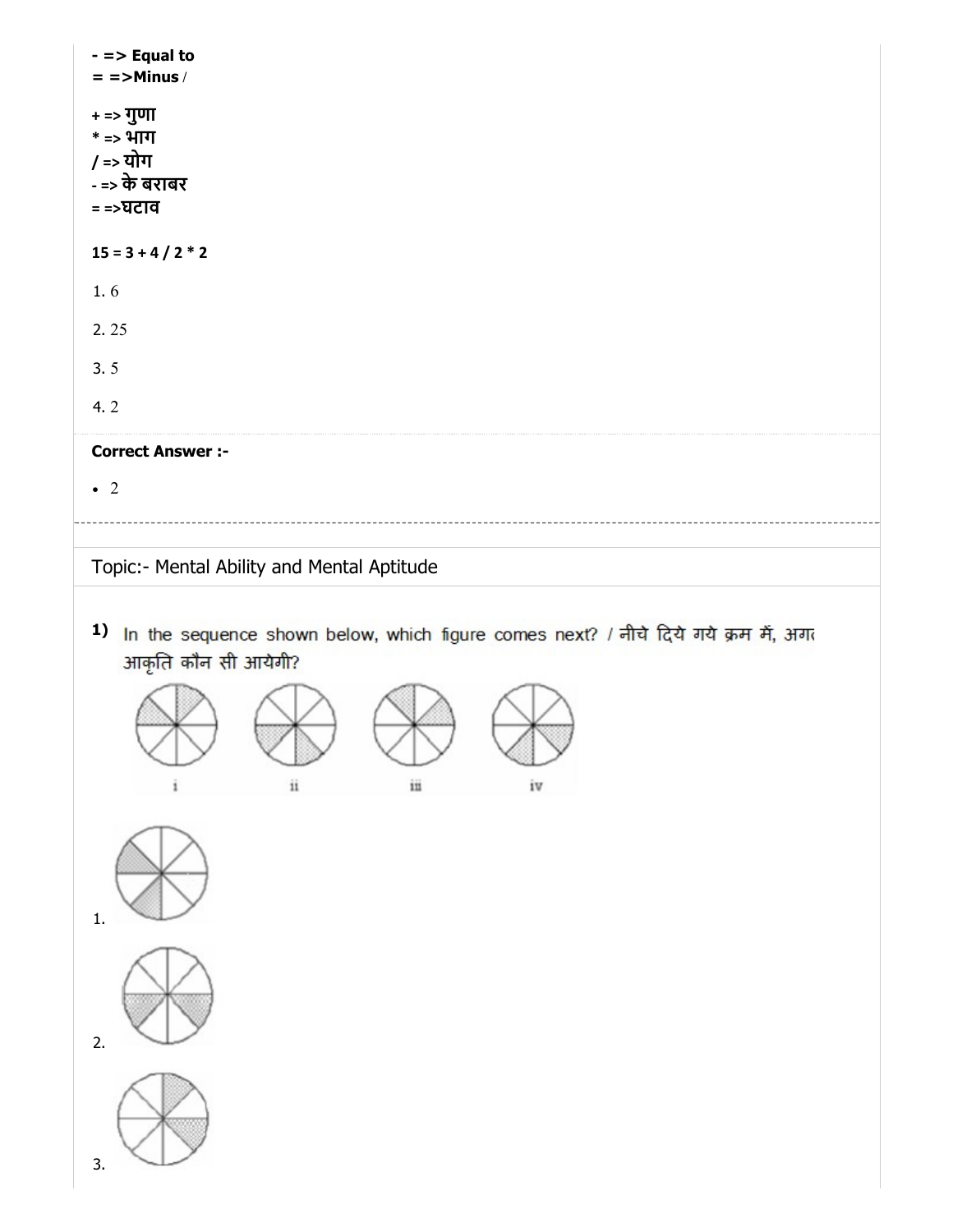

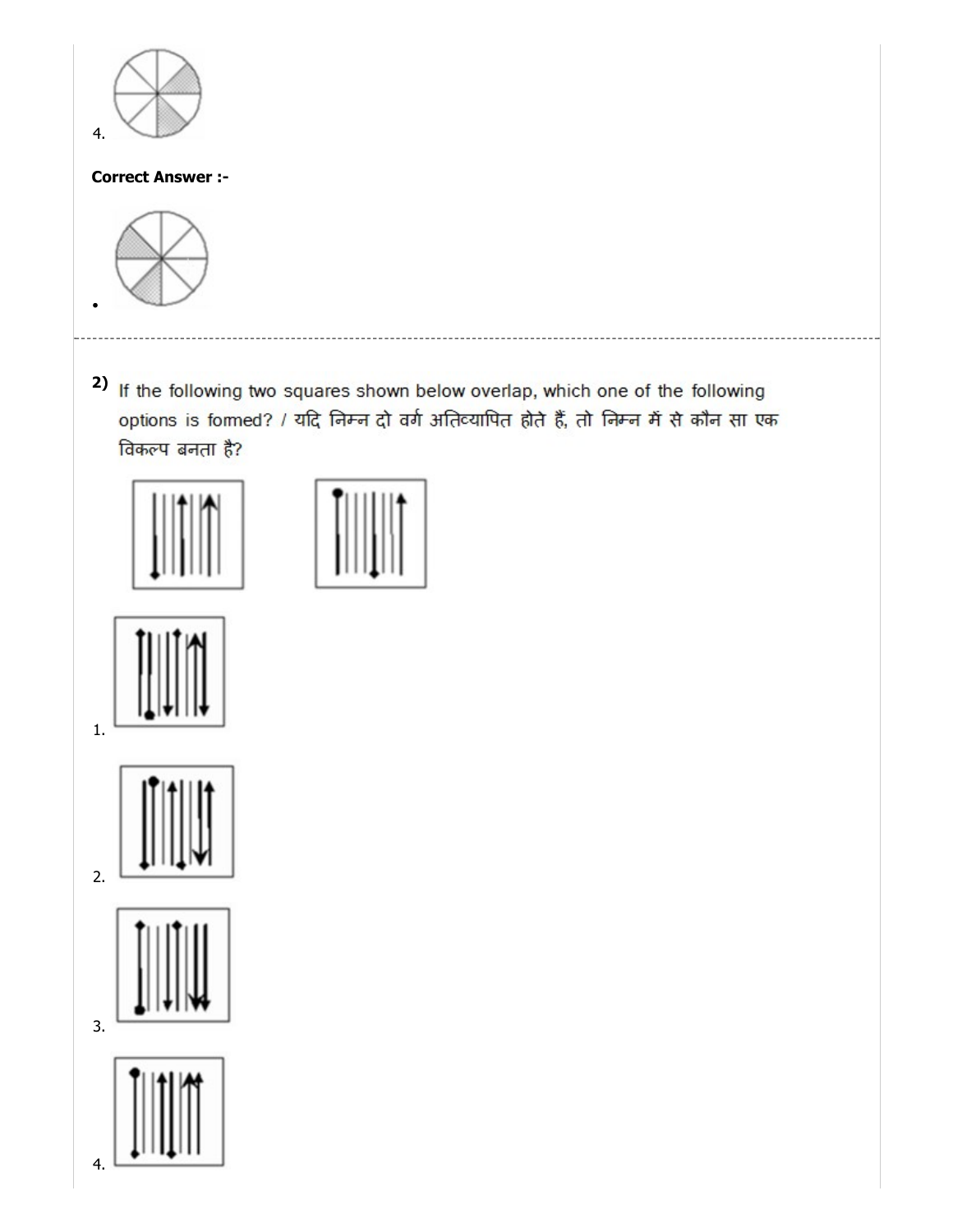# Correct Answer :- 3) In the sequence shown below, which figure comes next? / नीचे दिये गये क्रम में, अगली आकृति कौन सी आयेगी? 1  $5\quad 3$ 4  $\gamma$ ς 1. 9 2. 2 3. 5 4. Correct Answer :- 2 4) In what ratio must the water be mixed with milk costing Rs. 40 per liter to obtain a mixture worth of Rs. 36 per liter. / 40 पये/ लीटर वालेदूध को 36 पये/लीटर की कीमत का बनानेके िलए उसमपानी का अनुपात िकतना होना चािहए? 1. 9 : 1  $2.3:4$ 3. 1 : 8 4.  $1:9$ Correct Answer :-  $-1:9$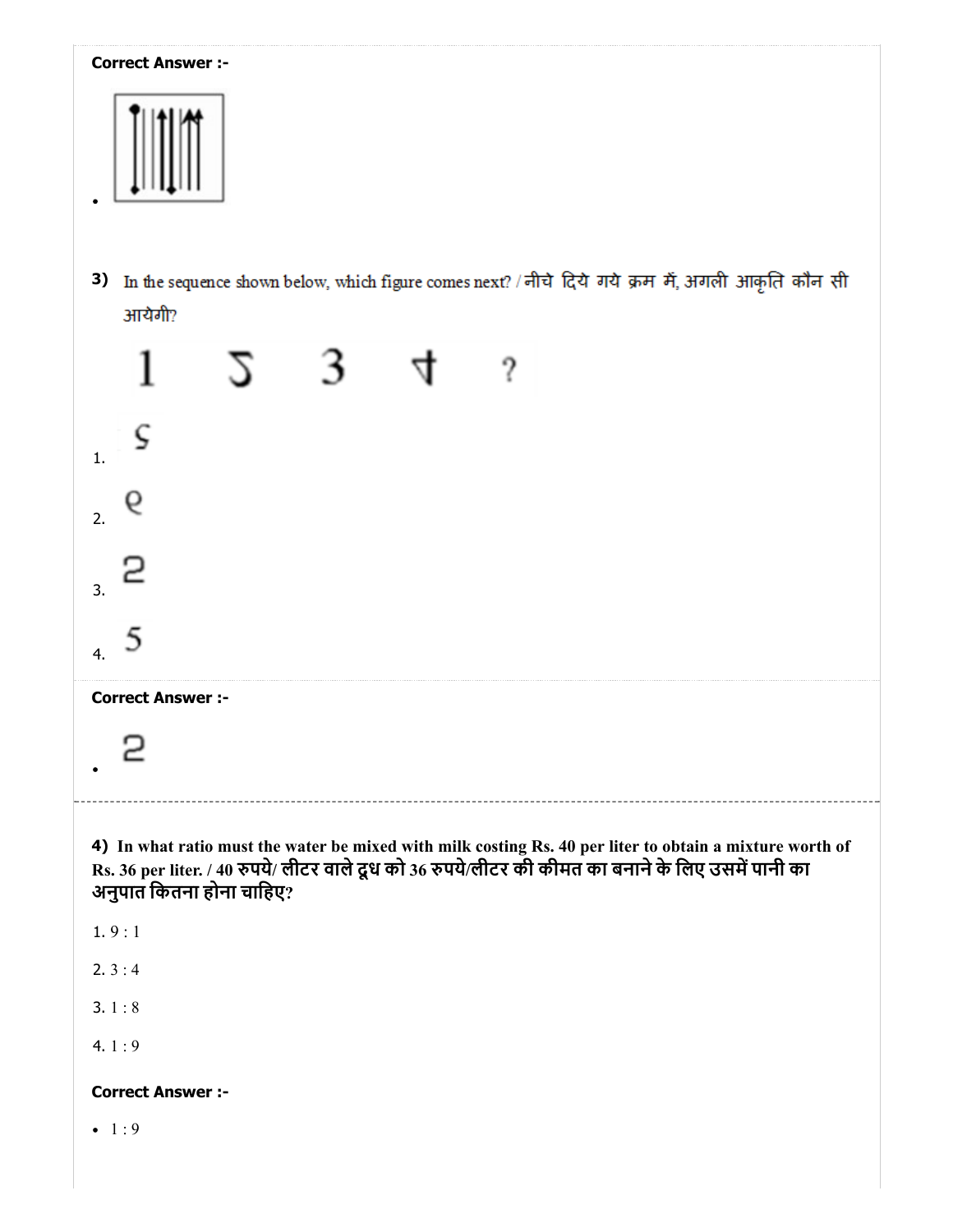| 5) Three men, A, B and C can do a piece of work in 10 days. B and C can do it in 20 days; while C alone<br>can do it in 30 days. In how many days can A and B do the work together? / तीन आदमी A, B और C साथ<br>मिलकर किसी काम को 10 दिन में पूरा कर सकते हैं। B और $\rm c$ उसी काम को 20 दिन में पूरा करते हैं, जबकि $\rm c$<br>अकेले उस काम को 30 दिन में पूरा कर पाता है। A और B साथ में उस काम को कितने दिन में पूरा करेंगे? |
|----------------------------------------------------------------------------------------------------------------------------------------------------------------------------------------------------------------------------------------------------------------------------------------------------------------------------------------------------------------------------------------------------------------------------------|
| 1.10                                                                                                                                                                                                                                                                                                                                                                                                                             |
| 2.20                                                                                                                                                                                                                                                                                                                                                                                                                             |
| 3.5                                                                                                                                                                                                                                                                                                                                                                                                                              |
| 4.15                                                                                                                                                                                                                                                                                                                                                                                                                             |
| <b>Correct Answer :-</b>                                                                                                                                                                                                                                                                                                                                                                                                         |
| $\bullet$ 15                                                                                                                                                                                                                                                                                                                                                                                                                     |
|                                                                                                                                                                                                                                                                                                                                                                                                                                  |
| 6) How many numbers between 100 and 500 are divisible by 4, 5, and 6? / 100 से 500 के बीच कितने अंक<br><u>4, 5 और 6 से भाज्य हैं?</u>                                                                                                                                                                                                                                                                                            |
| 1.5                                                                                                                                                                                                                                                                                                                                                                                                                              |
| 2.6                                                                                                                                                                                                                                                                                                                                                                                                                              |
| 3.7                                                                                                                                                                                                                                                                                                                                                                                                                              |
| 4.8                                                                                                                                                                                                                                                                                                                                                                                                                              |
| <b>Correct Answer :-</b>                                                                                                                                                                                                                                                                                                                                                                                                         |
| $\bullet$ 7                                                                                                                                                                                                                                                                                                                                                                                                                      |
| 7) The product of ages of Mark and John are 15. If John's age is subtracted from Mark's age, the result<br>is 2. Find Mark's age. / मार्क और जॉन की आयु का गुणनफल 15 है। यदि जॉन की आयु को मार्क की आयु से<br>घटाया जाए तो परिणाम 2 प्राप्त होता है। मार्क की आयु ज्ञात करिए।                                                                                                                                                    |
| 1.3                                                                                                                                                                                                                                                                                                                                                                                                                              |
| 2.5                                                                                                                                                                                                                                                                                                                                                                                                                              |
| 3.10                                                                                                                                                                                                                                                                                                                                                                                                                             |
| 4.6                                                                                                                                                                                                                                                                                                                                                                                                                              |
| <b>Correct Answer :-</b>                                                                                                                                                                                                                                                                                                                                                                                                         |
| $\cdot$ 5                                                                                                                                                                                                                                                                                                                                                                                                                        |
|                                                                                                                                                                                                                                                                                                                                                                                                                                  |

8) A shopkeeper bought 6 tons of wheat and sold 4.7 tons of it. How many kilograms of wheat does he have with him now? / एक दुकानदार ने 6 टन गेहू खरीदे और इन्हें 4.7 टन पर बेच दिया। अब उसके पास कितने किग्रा गेहूं बचे?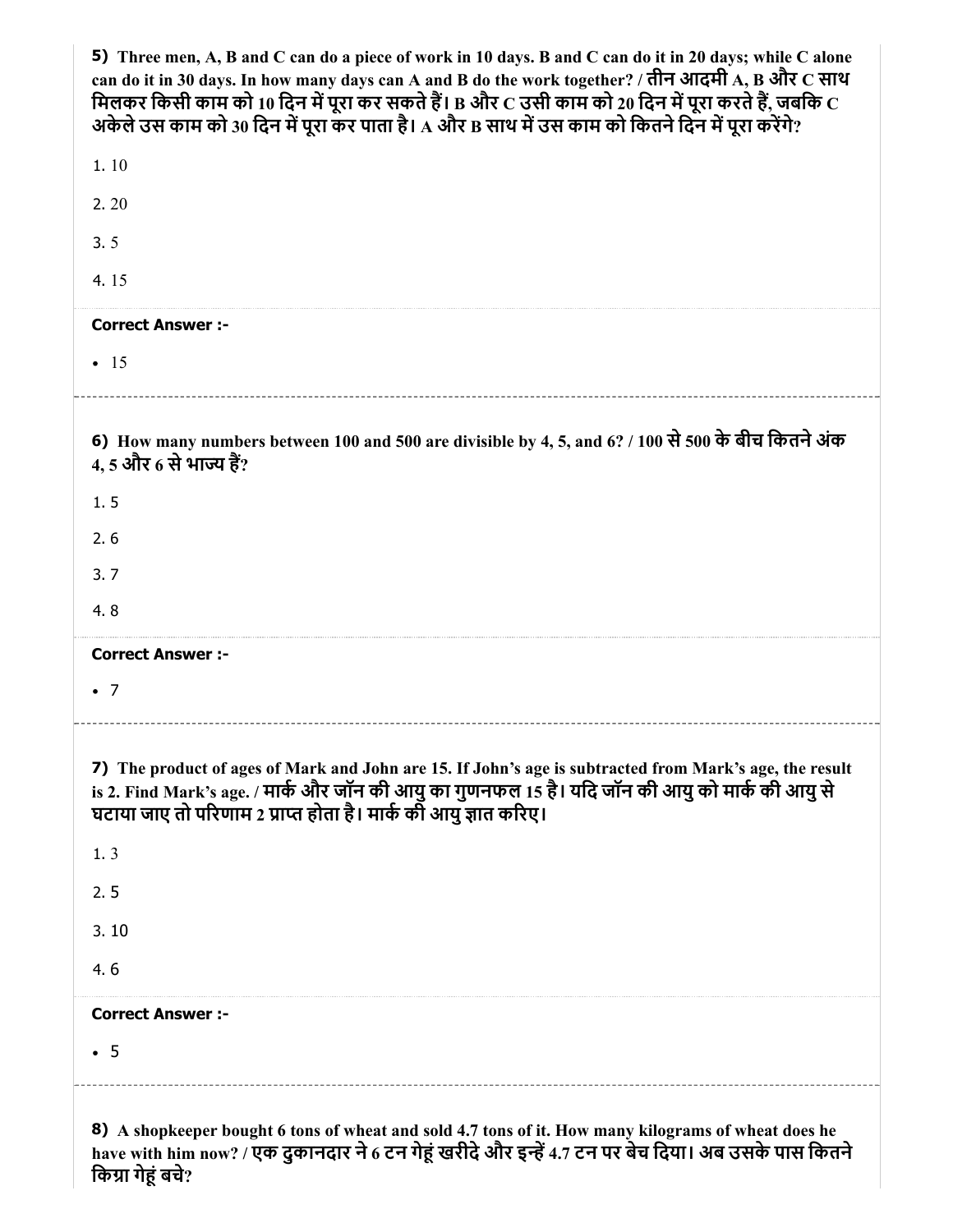1. 13 kg / 13 किग्रा

- 2. 1300 kg / 1300 िका
- 3. 130 kg / 130 किग्रा
- 4. 13000 kg / 13000 िका

## Correct Answer :-

• 1300 kg / 1300 किग्रा

9) A shopkeeper bought 6 tons of wheat and sold 4.7 tons of it. How many kilograms of wheat does he have with him now? / एक दुकानदार ने 6 टन गेहूँ खरीदे और उसमें से 4.7 टन बेच दिया। अब उसके पास कितने किग्रा. गेहँ बचे हैं?

- 1. 13 kg / 13 िका
- 2. 1300 kg / 1300 िका
- 3. 130 kg / 130 किग्रा
- 4. 13000 kg / 13000 िका

## Correct Answer :-

• 1300 kg / 1300 किग्रा

10) When I asked my friend Rajani about her age, she said that, she has two siblings, for sure not twins, and the product of the ages of the three is 45 and the sum of their ages is an odd number where both the digits were different. What is my friend's age if she is the eldest of the three? / जब मैंने अपनी मित्र रजनी से उसकी उम्र के बारे में पूछा, उसने बताया कि, उसके दो भाई हैं, जो निश्चित रूप से जुड़वा नहीं हैं और उन तीनों की आयु का गुणनफल 45 और योग एक विषम संख्या है जिसके दोनों अंक भिन्न हैं। यदि मेरी मित्र उन तीनों में सबसे बड़ी है तो उसकी आयु कितनी होगी?

1. 5

2. 13

3. 7

4. 15

## Correct Answer :-

 $-15$ 

11) A man bought 240 roses at Rs. 9 per dozen. If he sells them at Re. 1 each, what is his profit percentage? / 9 रुपये/दर्जन के हिसाब से एक आदमी ने 240 गुलाब खरीदे। यदि वह उन्हें 1 रुपये / गुलाब की दर से बेचता है तो उसे कितना लाभ प्राप्त होगा?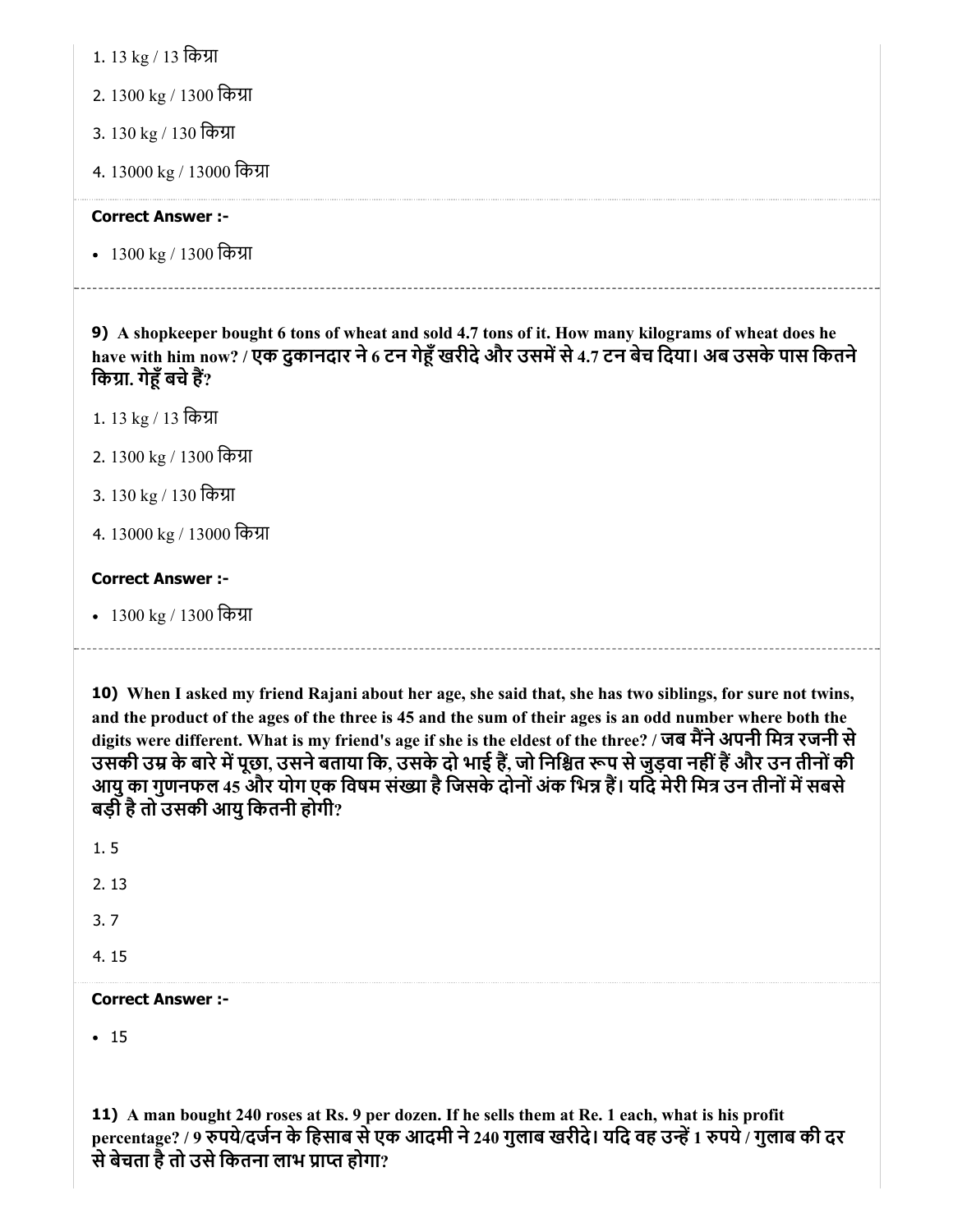1.  $33\frac{1}{3}\%$  $24\frac{1}{3}$ % 2.  $23\frac{1}{3}\%$ 3.  $44\frac{1}{3}\%$ 4.

#### Correct Answer :-

 $33\frac{1}{3}\%$ 

12) Arpit can make a table in three days, while his friend, Mukul, can make it in six days. If Arpit and Mukul work together, both of them can make the table in: / अर्पित एक मेज 3 दिन में बना सकता है, जबकि उसका दोस्त मुकुल इस मेज को 6 दिन में बना पाता है। यदि अर्पित और मुकुल साथ में काम करें, तो दोनों इस मेज को कितने दिन में बना लेंगें:

1. 1 day / 1 िदन

2. 2 days / 2 िदन

3. 4 days / 4 िदन

4. 3 days / 3 िदन

## Correct Answer :-

2 days / 2 िदन

13) Average marks of a class of 25 decreases by 2 marks when the marks of 30 students second class are to first class. If average marks of second class students is 65. What were average marks of first class? / जब 30 द्वितीय श्रेणी विद्यार्थियों को प्रथम श्रेणी में कर दिया जाता है तो 25 बच्चों की एक कक्षा के बच्चों के प्राप्तांकों का औसत 2 अंक घट जाता है। प्रथम श्रेणी के विद्यार्थियों का औसत कितना है?

1. 68.7

2. 60.7

3. 55

4. 45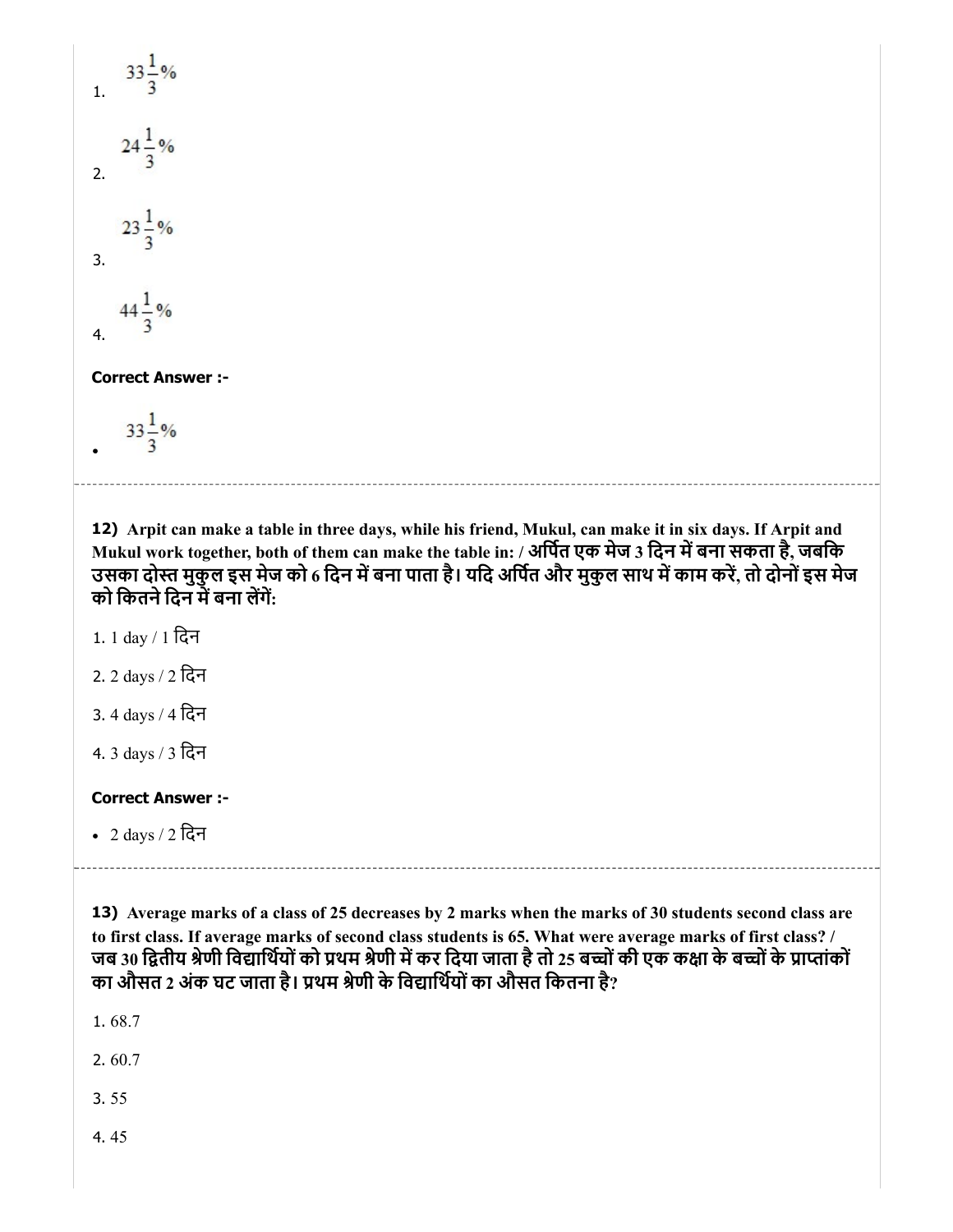|  | <b>Correct Answer :-</b> |  |
|--|--------------------------|--|
|--|--------------------------|--|

• 68.7

14) If the average weight of 30 men is 65 Kg and that of 20 women is 52 Kg, then what is the average weight of all 50 persons together? / यदि 30 आदमियों का औसत भार 65 किग्रा. है और 20 औरतों का 52 किग्रा है, तो 50 लोगोंका एक साथ औसत भार िकतना होगा?

1. 57 Kg / 57 किग्रा.

2. 60 Kg / 60 किग्रा.

3. 67 Kg / 67 कि*प्रा*.

4. 50 Kg / 50 किग्रा.

Correct Answer :-

• 60 Kg / 60 किग्रा.

15) A person saves 8% of his income. His income increases by 16%, but the savings remain the same. Find the increase in the expenditure. / एक व्यक्ति अपनी आय का 8% बचाता है। उसकी आय 16% बढ़ जाती है परन्तु बचत समान रहती है। खर्चों में हुई वृद्धि कितनी होगी?

1. 17.3%

2. 10%

3. 12.5%

4. 14.9%

Correct Answer :-

 $-17.3%$ 

16) If a boat takes thrice as much time to go upstream as it takes to go downstream, what is the ratio of the speed of the boat in still water to the speed of the stream? / यदि एक नाव, धारा की विपरीत दिशा में जाने में धारा की दिशा में जाने से तीन गुना ज्यादा समय लेती है। स्थिर जल में नाव की चाल और धारा की चाल का अनुपात िकतना

1. 1 : 2

2. 3 : 1

 $3.2:1$ 

4.  $1:3$ 

Correct Answer :-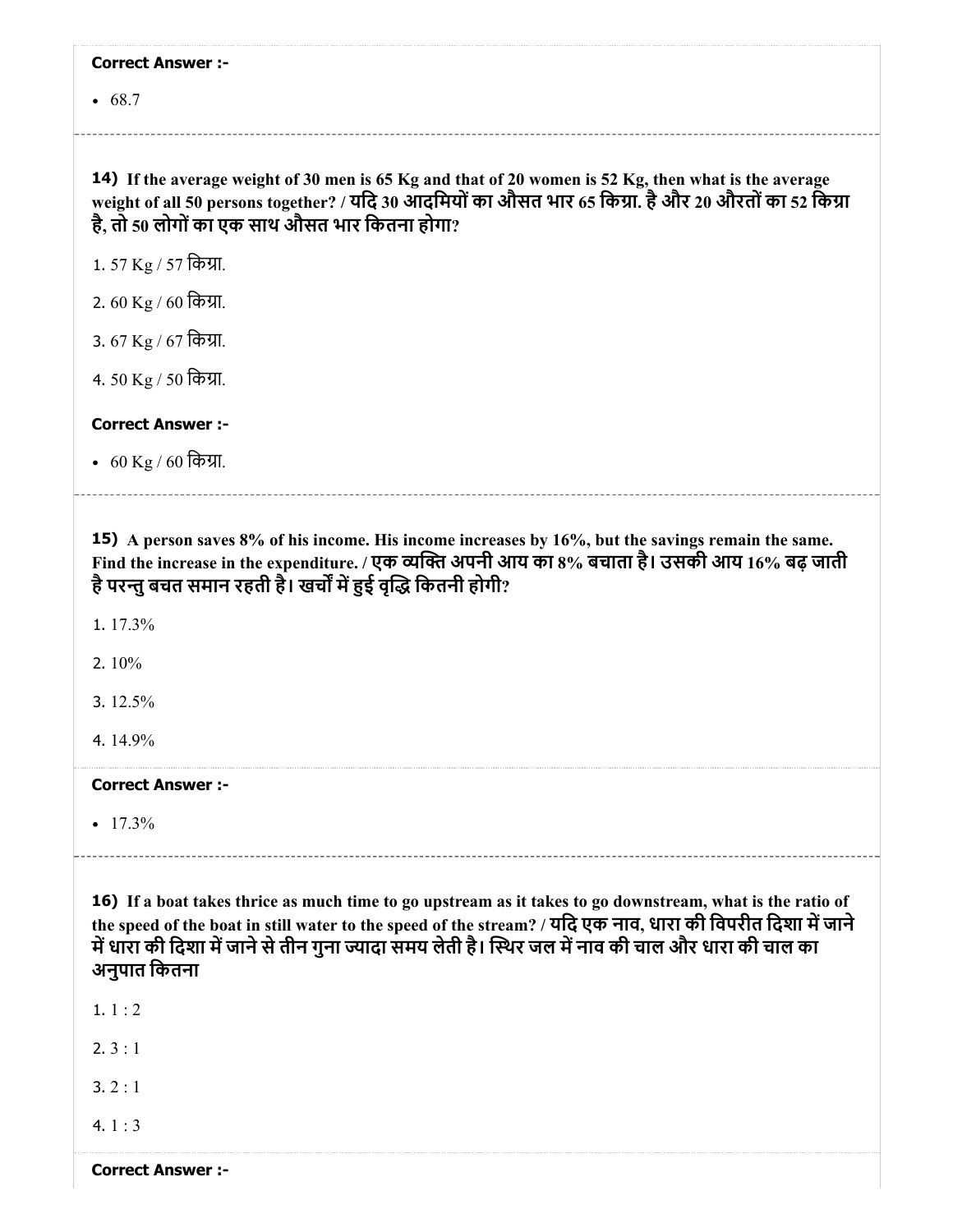$-2:1$ 

| 17) A pencil and a rubber currently have the same price. How much more will it cost to buy 3 pencils<br>and 3 rubbers, if the price of the pencil rises by 5% and the price of rubber rises by 3%? / एक पेंसिल और<br>रबर का वर्तमान मूल्य समान है। यदि पेंसिल का मूल्य 5% और रबर का 3% बढ़ जाए तो 3 पेंसिल और 3 रबर<br>खरीदने के लिए किंतने अधिक पैसे की जरूरत होगी? |
|----------------------------------------------------------------------------------------------------------------------------------------------------------------------------------------------------------------------------------------------------------------------------------------------------------------------------------------------------------------------|
| 1.4%                                                                                                                                                                                                                                                                                                                                                                 |
| 2. $5\%$                                                                                                                                                                                                                                                                                                                                                             |
| $3.3\%$                                                                                                                                                                                                                                                                                                                                                              |
| 4. $2\%$                                                                                                                                                                                                                                                                                                                                                             |
| <b>Correct Answer:-</b>                                                                                                                                                                                                                                                                                                                                              |
| • $4\%$                                                                                                                                                                                                                                                                                                                                                              |
|                                                                                                                                                                                                                                                                                                                                                                      |

18) Two years ago, the average age of three members of a club was 30. When two more members have joined the club today, the average age of these five members remains unchanged. If the age difference between the new members is six years, then what is the age of the younger of the two new members? / 2 वर्ष पूर्व, एक क्लब के 3 सदस्यों की औसत आयु 30 वर्ष थी। आज दो और सदस्य क्लब में शामिल हुए पर उनकी आयु का औसत परिवर्तित नहीं हुआ। यदि नए सदस्यों की आयु का अंतर 6 वर्ष है तो दोनों नए सदस्यों में से छोटे सदस्य की आयु कितनी होगी?

- 1. 24 years / 24 वष
- 2. 28 years / 28 वष
- 3. 30 years / 30 वष
- 4. 33 years / 33 वष

## Correct Answer :-

24 years / 24 वष

19) In a test, 40 % of the students passed in Science; 50 % passed in English; and 10 % passed in both the subjects. Find the percentage of students who have failed. / एक टेस्ट में पास होने वाले छात्रों की संख्या; विज्ञान में 40%, अंग्रेजी में 50% और दोनों में 10% है। फेल होने वाले छात्रों का प्रतिशत है:

1. 25 %

2. 20 %

3. 10 %

4. 15 %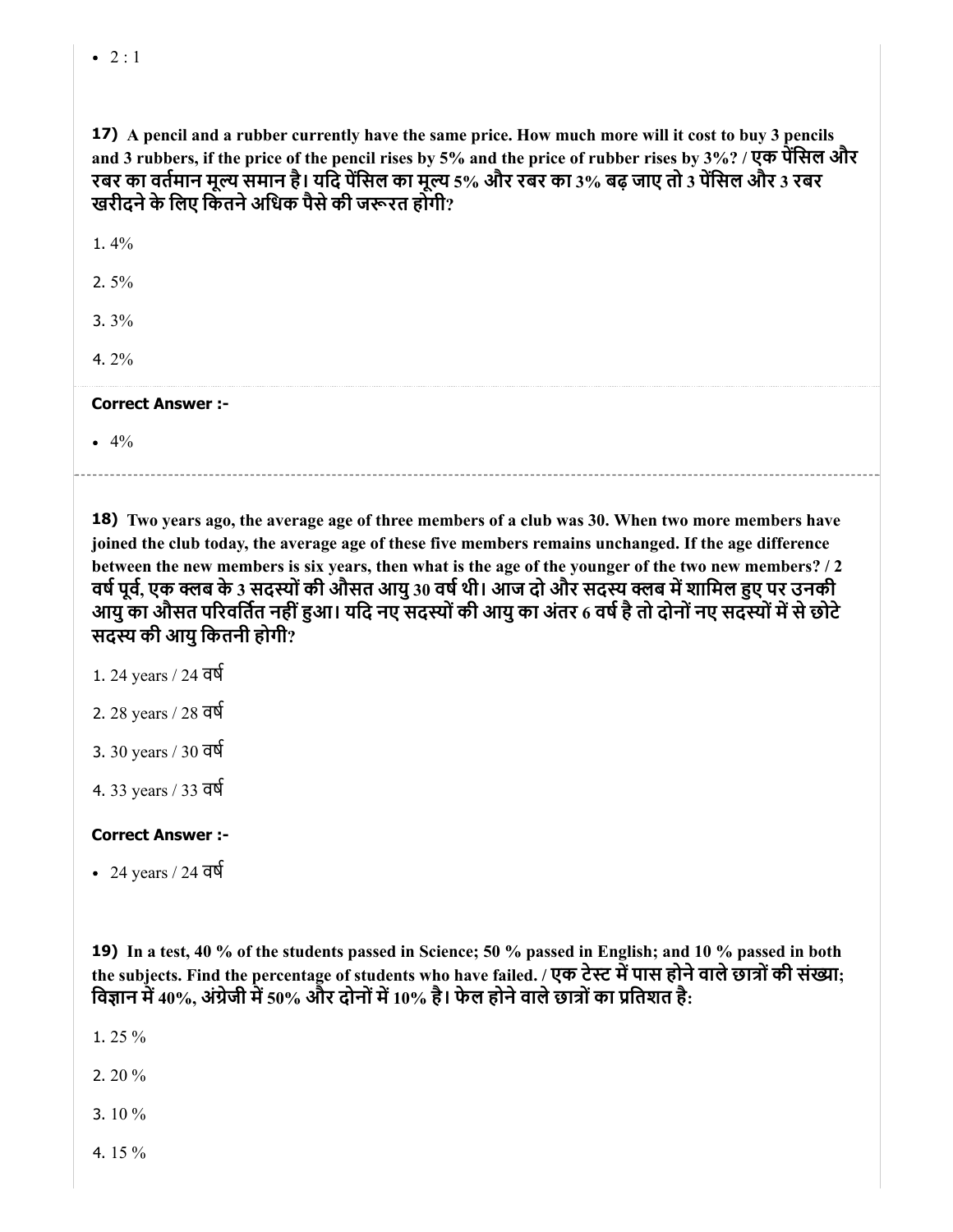| <b>Correct Answer :-</b>                                                                                                                                                                                                                                                                                                                                                                              |  |
|-------------------------------------------------------------------------------------------------------------------------------------------------------------------------------------------------------------------------------------------------------------------------------------------------------------------------------------------------------------------------------------------------------|--|
| • 20 $%$                                                                                                                                                                                                                                                                                                                                                                                              |  |
| 20) The sum of the place values of 5 and 3 in the number 275438 is: / 275438 में 5 और 3 के स्थानीय मानों<br>का योग निम्न में से होगा:                                                                                                                                                                                                                                                                 |  |
| 1.2                                                                                                                                                                                                                                                                                                                                                                                                   |  |
| 2.5438                                                                                                                                                                                                                                                                                                                                                                                                |  |
| 3.51                                                                                                                                                                                                                                                                                                                                                                                                  |  |
| 4.5030                                                                                                                                                                                                                                                                                                                                                                                                |  |
| <b>Correct Answer :-</b>                                                                                                                                                                                                                                                                                                                                                                              |  |
| • 5030                                                                                                                                                                                                                                                                                                                                                                                                |  |
| 21) If an 80 metre train takes 15 min to cross a 70 metre platform, then, how long will it take for the<br>train to cross another train, of 120 metres, which is stationed on another parallel track? / 80 मीटर लम्बी<br>ट्रेन को 70 मीटर का प्लेटफ़ॉर्म पार करने में 15 मिनट का समय लगता है। तो उसके समानांतर ट्रैक पर खड़ी 120<br>मीटर लम्बी एक अन्य ट्रेन को पार करने में यह ट्रेन कितना समय लेगी? |  |
| 1. 20 min / 20 मिनट                                                                                                                                                                                                                                                                                                                                                                                   |  |
| 2. 30 min / 30 मिनट                                                                                                                                                                                                                                                                                                                                                                                   |  |
| 3. 50 min / 50 मिनट                                                                                                                                                                                                                                                                                                                                                                                   |  |
| 4.40 min / 40 मिनट                                                                                                                                                                                                                                                                                                                                                                                    |  |
| <b>Correct Answer:-</b>                                                                                                                                                                                                                                                                                                                                                                               |  |
| • 20 min / 20 मिनट                                                                                                                                                                                                                                                                                                                                                                                    |  |
| 22) The area of the sector of a circle of radius 6 cm, whose angle at the centre is 42 degrees will be: $\sqrt{q\sigma}$<br>वृत्त जिसकी त्रिज्या 6 सेमी. है, में उस वृत्तखंड का क्षेत्रफल ज्ञात कीजिए जो इसके केंद्र पर 42 डिग्री का कोण बनाता<br>हैं?                                                                                                                                                |  |
| 1. 15.4 sq cm / 15.4 वर्ग मीटर                                                                                                                                                                                                                                                                                                                                                                        |  |
| 2. 12.1 sq cm / 12.1 वर्ग मीटर                                                                                                                                                                                                                                                                                                                                                                        |  |
| 3. 14.3 sq cm / 14.3 वर्ग मीटर                                                                                                                                                                                                                                                                                                                                                                        |  |
| 4. 13.2 sq cm / 13.2 वर्ग मीटर                                                                                                                                                                                                                                                                                                                                                                        |  |
| <b>Correct Answer :-</b>                                                                                                                                                                                                                                                                                                                                                                              |  |

 $13.2$  sq cm  $\sim$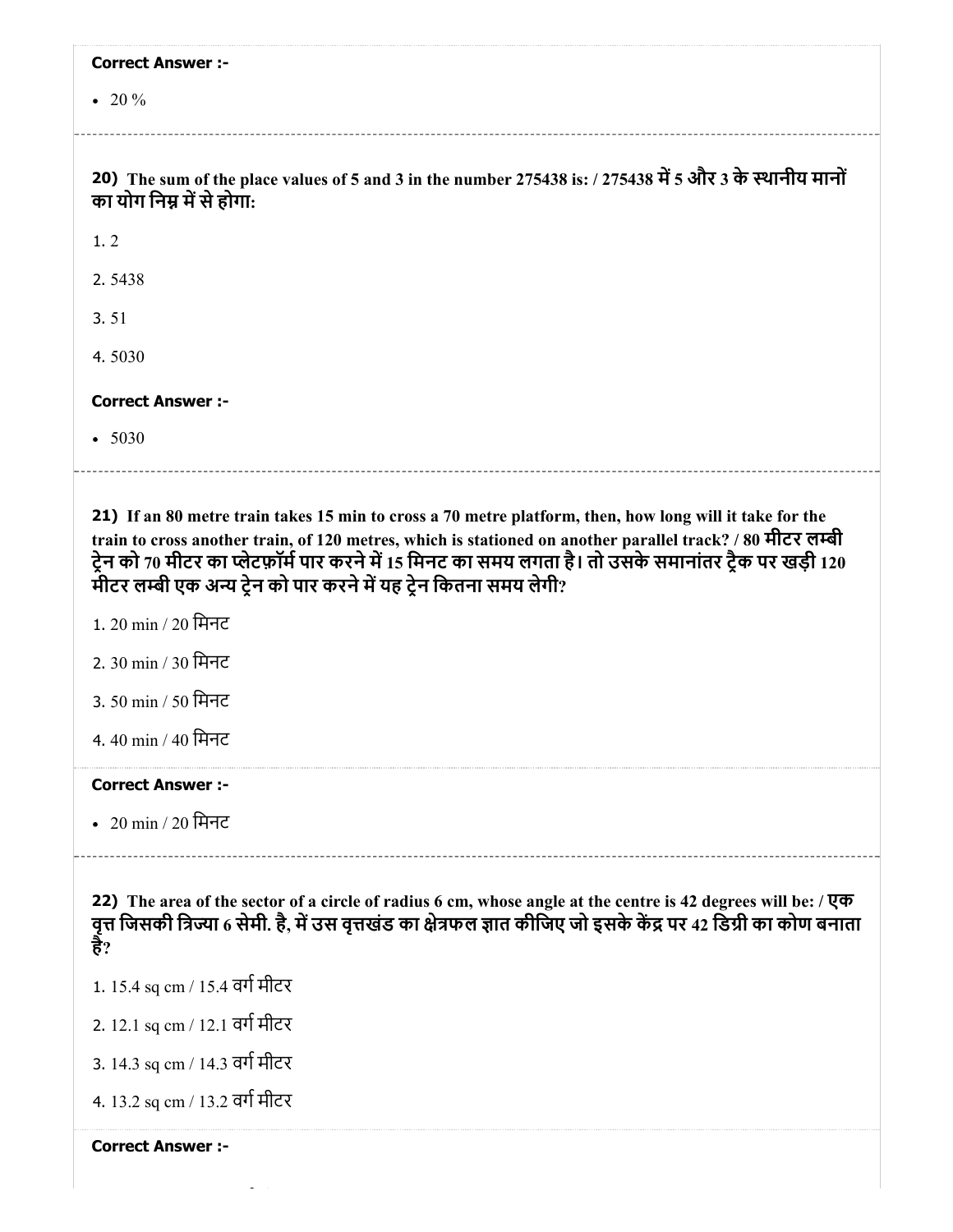| 23) The allotted seats in an engineering college for computer science, electronics and mechanical in the          |
|-------------------------------------------------------------------------------------------------------------------|
| ratio $5:8:9$ . There is a proposal to increase the number of seats by $40\%$ , $25\%$ and $50\%$ , respectively. |
| Find the new ratio of the increased seats. / एक विद्यालय में कंप्यूटर साइंस. इलेक्टॉनिक्स और मेकैनिकल के          |
| लिए आवंटित सीटों की संख्या का अनुपात 5: 8: 9 है। सीटों की संख्या को क्रमशः 40%, 25% और 50% बढाने का               |
| प्रस्ताव पास हुआ। बढ़ी हुयी सीटों का अनुपात होगा:                                                                 |

24) Find the average of first 15 natural numbers? / प्रथम 15 प्राकृतिक संख्याओं का औसत कितना होगा? 25) A train, 100 m long is running at the speed of 45 kmph. Find the time taken by it to pass a man 1. 15 : 17 : 19 2. 19 : 21 : 20 3. 14 : 20 : 21 4. 20 : 19 : 21 Correct Answer :- •  $14:20:21$ 1. 4 2. 6 3. 10 4. 8 Correct Answer :- 8 standing near the railway track. / एक 100 मीटर लम्बी ट्रेन 45 किमी/घंटे की चाल से चल रही है। इसके द्वारा रेलवे ट्रैक के पास खड़े एक व्यक्ति को पार करने में लगने वाला समय ज्ञात कीजिये। 1. 8 sec / 8 सेकंड 2. 10 sec / 10 सेकं ड 3. 12 sec / 12 सेकं ड 4. 2 sec / 2 सकड Correct Answer :-

8 sec / 8 सेकं ड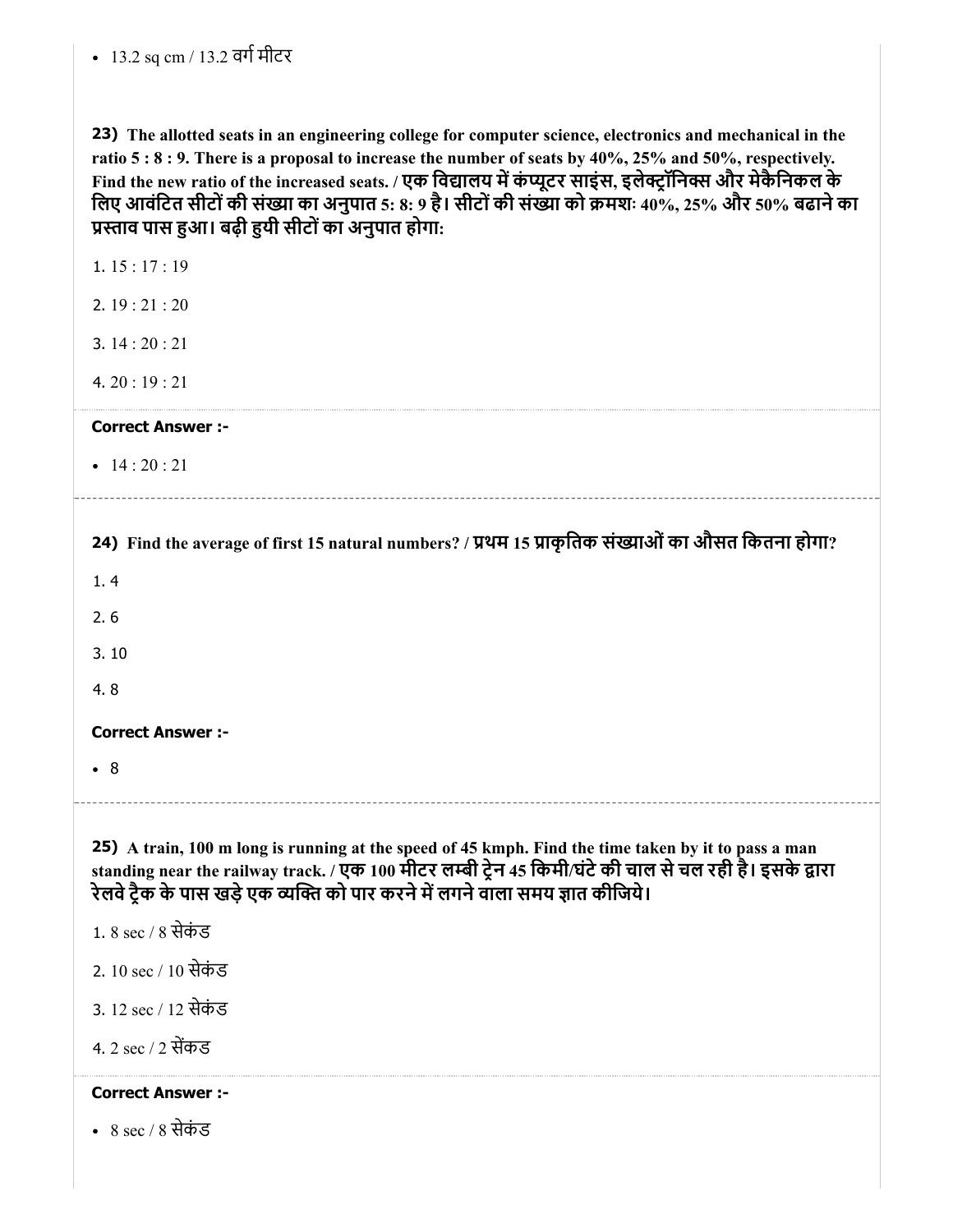26) Anuj started a business by investing a sum of Rs. 20,000. Six months later, Pankaj joined him with a capital of Rs. 15,000; after another three months, Puneet joined the team by investing Rs. 50,000. Find the ratio of the profit the three get at the end of two years. / अनुज 20000 रुपये में व्यापार शुरू करता है। 6 महीने बाद, पंकज उसके व्यापार में 15000 की पूँजी लगाकर उससे जुड़ा; अगले तीन महीने बाद पुनीत ने 50000 पूँजी उस समूह में लगाकर उसमें शामिल हो गया। 2 साल बाद उनको होने वाले लाभ का अनुपात होगा :

1.  $3:2:1$ 

2. 8 : 3 : 5

- 3. 14 : 12 : 11
- 4. 16 : 9 : 25

#### Correct Answer :-

•  $16 : 9 : 25$ 

27) Which one of the following four addresses is NOT EXACTLY same as the one given below? / निम्न दिये गये चार पतों में से नीचे दिये गये पते के ठीक समान कौन सा एक नहीं है?

Walter C. Brown

49 Featherstone Street

LONDON EC1Y 8SY

UNITED KINGDOM

(i) Walter C. Brown

49 Faatherstone Street

LONDON EC1Y 8SY

UNITED KINGDOM

(ii) Walter C. Brown

49 Featherstone Street

LONDON EC1Y 8SY

UNITED KINGDOM

(iii) Walter C. Brown

49 Featherstone Street

LONDON EC1Y 8SY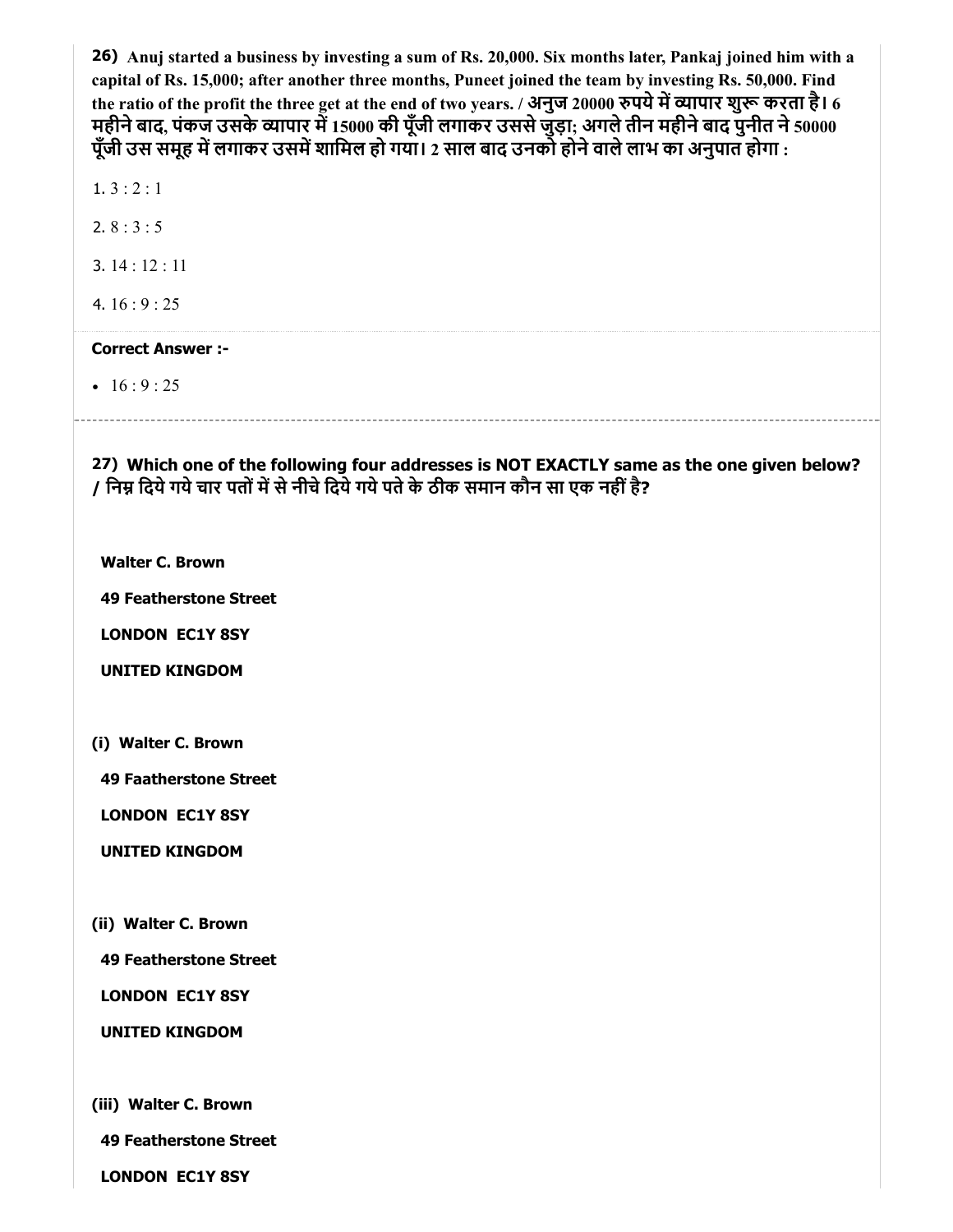| <b>UNITED KINGDOM</b>                                                      |
|----------------------------------------------------------------------------|
| (iv) Walter C. Brown                                                       |
| <b>49 Featherstone Street</b>                                              |
| <b>LONDON EC1Y 8SY</b>                                                     |
| <b>UNITED KINGDOM</b>                                                      |
| 1.iii                                                                      |
| 2.iv                                                                       |
| 3.ii                                                                       |
| 4. i                                                                       |
| <b>Correct Answer :-</b>                                                   |
| $\bullet$ i                                                                |
|                                                                            |
| 28) Find the sum of the given series: / निम्न श्रृंखला का योग ज्ञात कीजिए: |
| $1+2+4+8+16+32+64+128+256+512+1024$                                        |
| 1.2047                                                                     |
| 2.2235                                                                     |

- 3. 2389
- 4. 2014

 $• 2047$ 

| 29) Find the average. /औसत निकालिये। |
|--------------------------------------|
| 112, 118, 126, 132, 142 & 156        |
| 1.131                                |
| 2.127                                |
| 3.130                                |
| 4.129                                |
| <b>Correct Answer:-</b>              |
|                                      |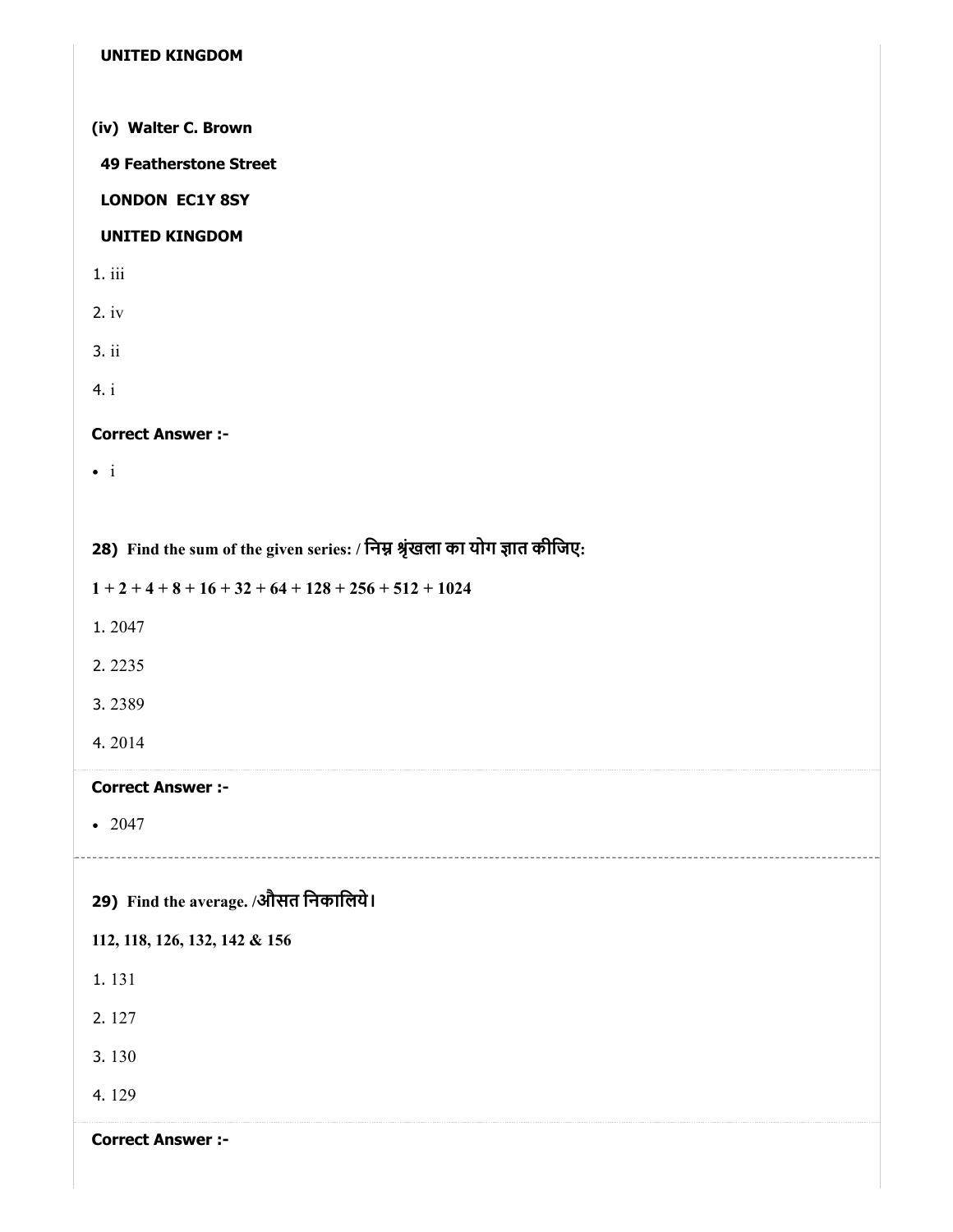• 131

30) The series given below contains a sequence of alphabets and numbers. Identify the incorrect combination: / नीचे दी गई श्रृंखला में, अक्षरों और संख्याओं का एक क्रम निहित हैं। गलत संयोजन पहचानिए: i.qcrt8512tcrq ii.qcrt8512fcrq iii.qcrt8512tcrq iv.qcrt8512tcrq 1. iii 2. iv 3. ii 4. i Correct Answer :-  $\cdot$  ii Topic:- Science and Simple Arithmetic 1) In the given figure, PQ || RS || TU and ∠PTU = 82°, then ∠SRT = \_\_\_\_\_. / दिए गए चित्र में, PQ | RS || TU तथा ∠PTU =  $82^\circ$ , तो ∠SRT = – Q  $\overline{\mathbf{s}}$  $\mathbb{R}$ T  $-U$ 1.89 $^{\circ}$ 2.  $80^{\circ}$ 3.  $82^{\circ}$ 4. 98

Correct Answer :-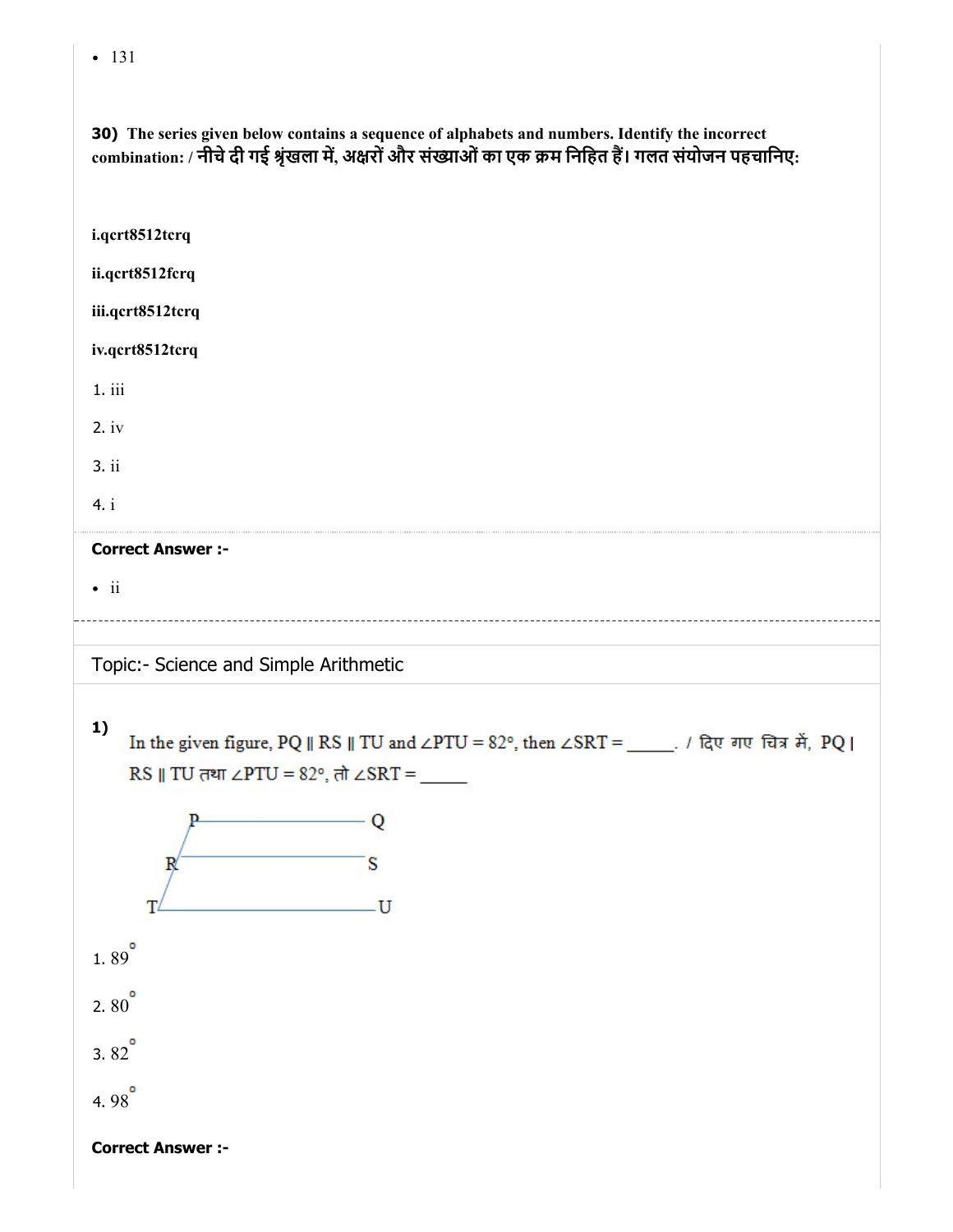```
-98^\circ2) Simplify / सरल करें:
      \frac{3}{11} x (-\frac{5}{6}) x (-\frac{22}{9}) x (-\frac{9}{5})
\frac{1}{2}\mathcal{L}3. -1
 4. 1
Correct Answer :-
 -1
```
3) A man buys a plot of agricultural land for Rs. 300000. He sells one-third at a loss of 20% and two-fifth at a gain of 25%. At what price must he sell the remaining land so as to make an overall profit of 10%? / एक व्यक्ति ने 300000 रु. में कृषि योग्य भूमि खरीदी। उसने उसके एक-तिहाई भाग को  $20\%$  की हानि पर तथा दो-पांचवें भाग को 25% पर बेच दिया। उसे कुल 10% लाभ प्राप्त करने के लिए शेष बची भूमि को िकस मूय पर बेचना होगा?

```
1. Rs. 150000 / 150000 रु.
```
2. Rs. 90000 / 90000 रु.

3. Rs. 120000 / 120000 रु.

4. Rs. 100000 / 100000 रु.

#### Correct Answer :-

• Rs.  $100000 / 100000$  रु.

4) ABCD is a parallelogram and its diagonals meet at O. If OB = 4cm and AC is 5cm more than BD, then  $OA =$  \_\_\_\_\_. / ABCD एक समांतर चतुर्भुज है जिसके विकर्ण बिंदु O पर मिलते हैं। यदि OB = 4 सेमी. तथा AC, BD से 5 सेमी. बड़ी है, तो  $OA =$ 

1. 3cm / 3 सेमी.

2. 7cm / 7 सेमी.

3. 13cm / 13 सेमी.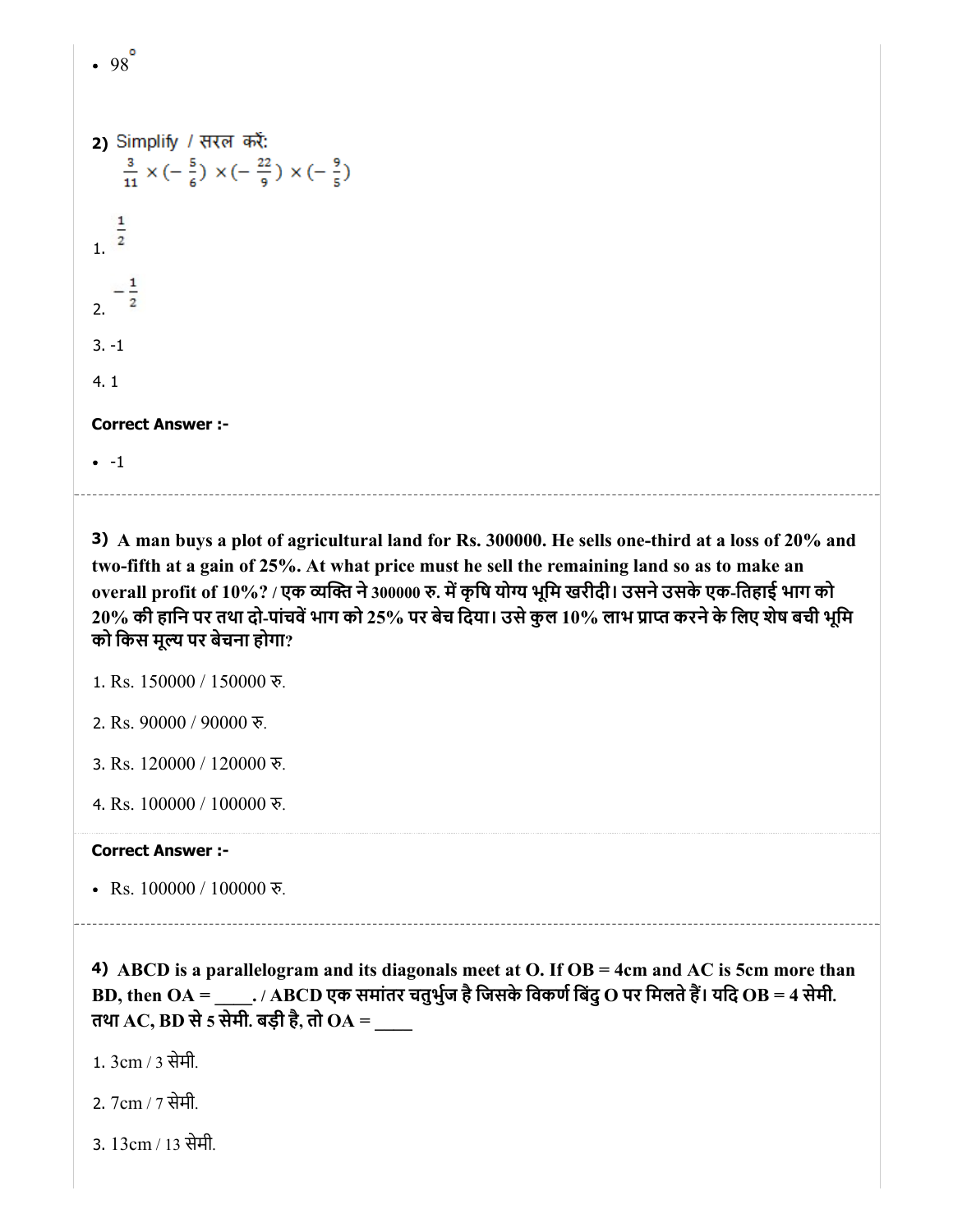| 4. 6.5cm / 6.5 सेमी.                                                                                                                                                                                     |
|----------------------------------------------------------------------------------------------------------------------------------------------------------------------------------------------------------|
| <b>Correct Answer :-</b>                                                                                                                                                                                 |
| • $6.5cm / 6.5$ सेमी.                                                                                                                                                                                    |
|                                                                                                                                                                                                          |
| 5) Find the value of x, if $4x = 98^2 - 88^2$ . / यदि $4x = 98^2 - 88^2$ तो x का मान ज्ञात करें।                                                                                                         |
| 1.186                                                                                                                                                                                                    |
| 2.564                                                                                                                                                                                                    |
| 3.465                                                                                                                                                                                                    |
| 4.1860                                                                                                                                                                                                   |
| <b>Correct Answer :-</b>                                                                                                                                                                                 |
| $-465$                                                                                                                                                                                                   |
|                                                                                                                                                                                                          |
| 6) Three numbers are to one another as 2: 3: 4. The sum of their cubes is 33957. The numbers<br>are: / तीन संख्या एक दूसरे से 2:3:4 के अनुपात में हैं। उनके घनों का योग 33957 है। वे संख्याएं निम्न हैं: |
| 1.6, 9, 12                                                                                                                                                                                               |
| 2. 14, 21, 28                                                                                                                                                                                            |
| 3.7, 14, 21                                                                                                                                                                                              |
| 4.8, 12, 16                                                                                                                                                                                              |
| <b>Correct Answer :-</b>                                                                                                                                                                                 |
| $-14, 21, 28$                                                                                                                                                                                            |

7) 5929 Students are sitting in an auditorium in such a manner that there are as many students in a row as there are rows in the auditorium. The number of rows in the auditorium are: / 5929 छात्र एक ऑडिटोरियम में इस तरह बैठे हैं कि जितने छात्र एक पंक्ति में बैठे हैं, ऑडिटोरियम में उतनी ही पंक्तिया है। ऑडिटोरियम में पंक्तियों की संख्या निम्न है:

1. 72

2. 77

3. 35

4. 78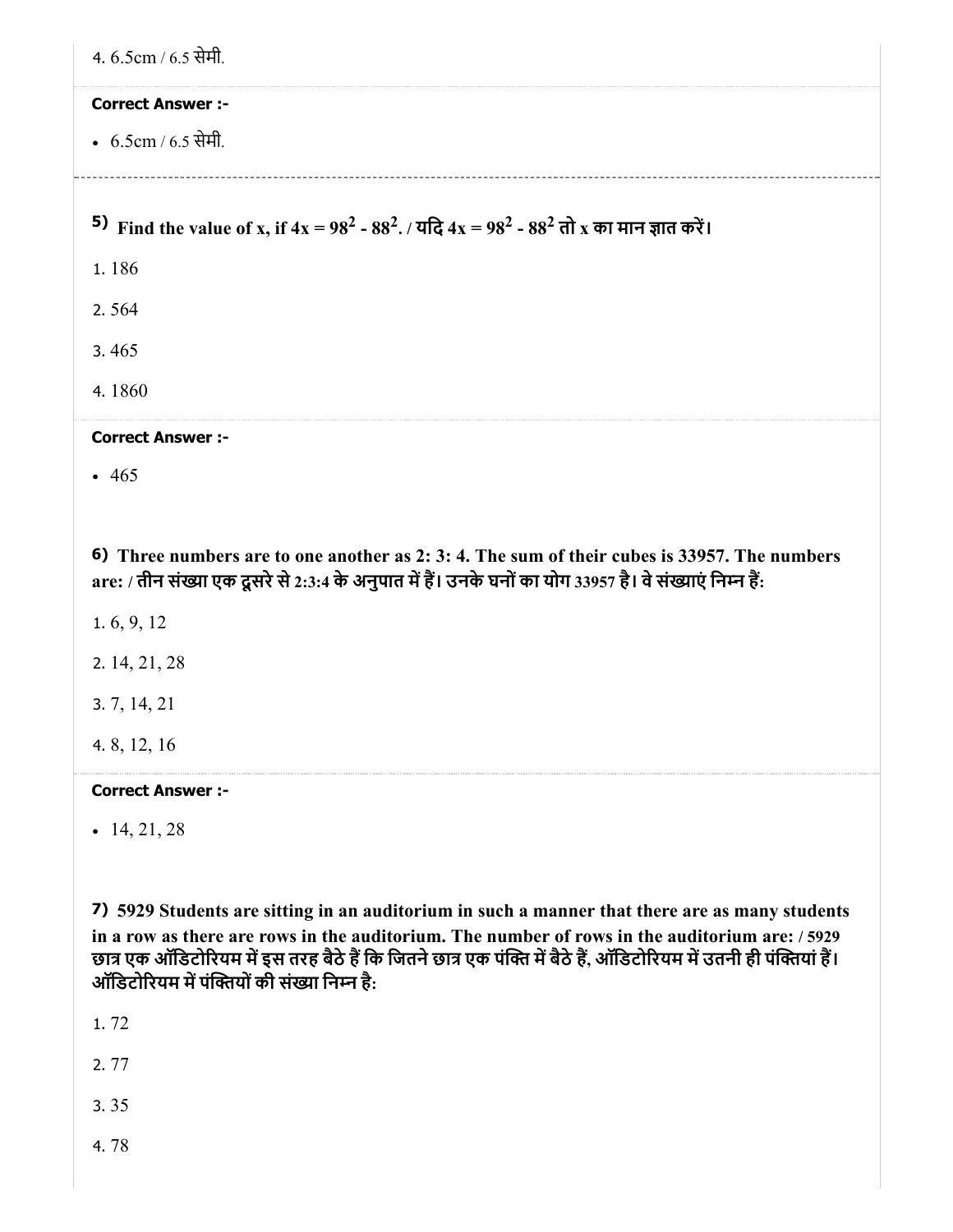| <b>Correct Answer :-</b>                                                                                                                                                                                                      |
|-------------------------------------------------------------------------------------------------------------------------------------------------------------------------------------------------------------------------------|
| .77                                                                                                                                                                                                                           |
|                                                                                                                                                                                                                               |
| 8) If an equilateral triangle ABC is inscribed in a circle with center O, then the measure of AOB<br>= $\,$ $\,$ . / यदि एक समबाहु त्रिभुज $_{\rm ABC}$ एक वृत्त में बनाया गया है जिसका केन्द्र $\rm O$ है, तो $_{\rm AOB}$ = |
| होगा।                                                                                                                                                                                                                         |
| 1. $120^{\circ}$                                                                                                                                                                                                              |
| 2.90 $^{\circ}$                                                                                                                                                                                                               |
| 3.60 $^{\circ}$                                                                                                                                                                                                               |
| 4. $150^{\degree}$                                                                                                                                                                                                            |
| <b>Correct Answer :-</b>                                                                                                                                                                                                      |
| $-120$                                                                                                                                                                                                                        |
|                                                                                                                                                                                                                               |

9) A hollow cylindrical pipe is 21dm long. Its outer and inner diameters are 10cm and 6cm, respectively. The volume of the copper used in making the pipe is: / एक खोखली बेलनाकार पाइप 21  $\,$ dm लंबी है। इसका बाहरी तथा भीतरी व्यास क्रमश: 10 सेमी. तथा 6 सेमी. है। पाइप के निर्माण में लगे तांबे का आयतन िनन होगा:

- $1.105.6 \text{ cm}^3$  /  $105.6 \text{ yr}$  सेमी.
- 2.  $10560 \text{ cm}^3$  / 10560 घन सेमी.
- 3.  $105600 \text{ cm}^3$  /  $105600 \text{ }\overline{\text{q}}$ न सेमी.
- 4.  $1056 \text{ cm}^3$  /  $1056 \text{ }\overline{\text{q}}$ न सेमी.

#### Correct Answer :-

 $10560 \text{ cm}^3$  /  $10560 \text{ }\text{FT}$  सेमी.

10) The difference between the simple and compound interest on a certain sum for 3 years at  $10\%$  per annum is Rs. 186. Which of the following is the sum? / निश्चित मूलधन पर 3 वर्ष का  $10\%$ वार्षिक ब्याज की दर पर साधारण ब्याज तथा चक्रवृद्धि ब्याज में अंतर रु. 186 है। निम्न में से मूलधन कितना होगा?

1. Rs. 6500 / 6500 रु.

2. Rs. 6000 / 6000 रु.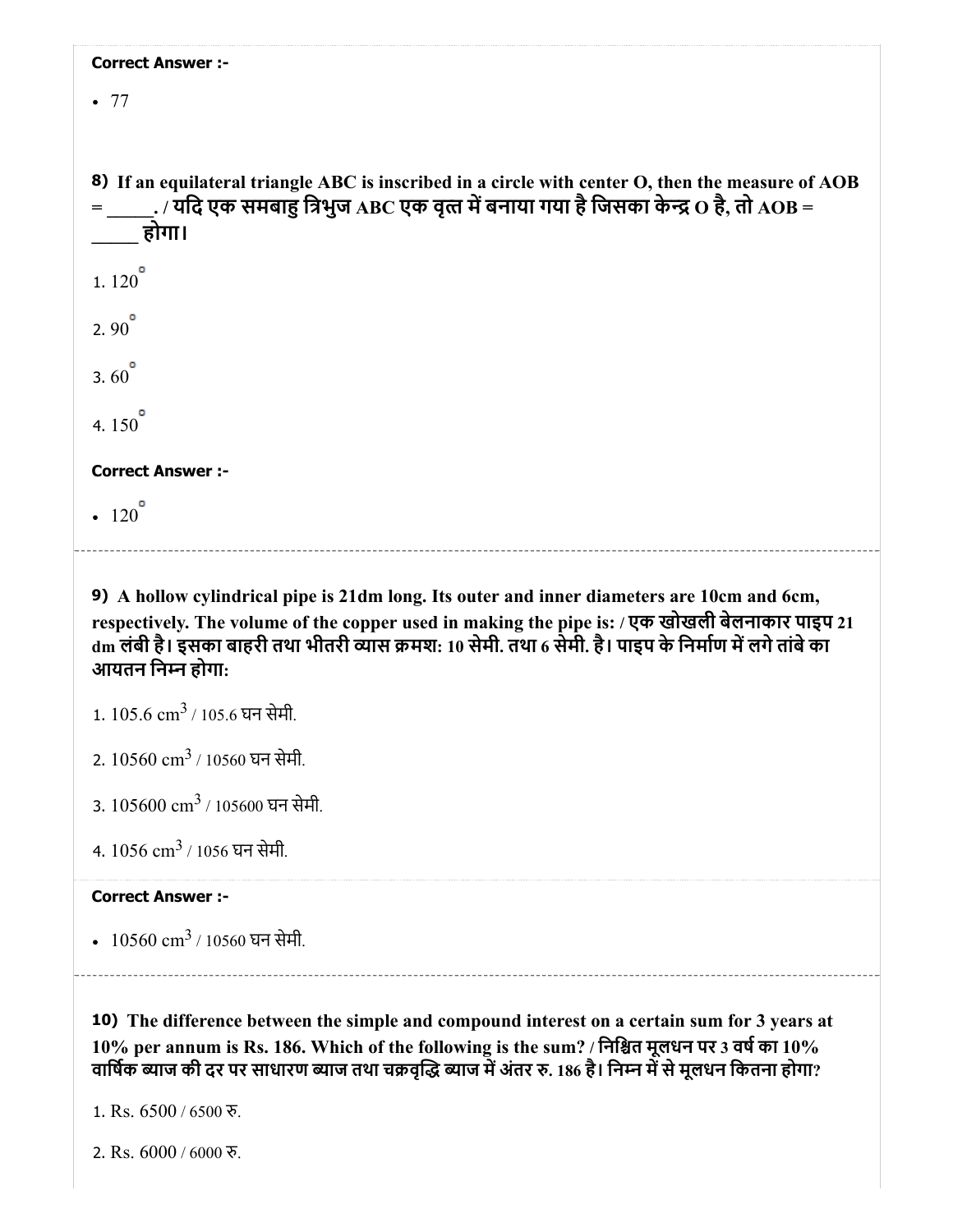| 3. Rs. 9000 / 9000 रु.                                                                                                                                                                                                                                                                                                                                              |
|---------------------------------------------------------------------------------------------------------------------------------------------------------------------------------------------------------------------------------------------------------------------------------------------------------------------------------------------------------------------|
| 4. Rs. 12000 / 12000 रु.                                                                                                                                                                                                                                                                                                                                            |
| <b>Correct Answer :-</b>                                                                                                                                                                                                                                                                                                                                            |
| • Rs. $6000 / 6000$ ই.                                                                                                                                                                                                                                                                                                                                              |
| 11) What percentage of an hour is 2 minutes? / 2 मिनट, एक घंटे का कितना प्रतिशत है?<br>$\frac{10}{3}$ %                                                                                                                                                                                                                                                             |
| 2. $20%$                                                                                                                                                                                                                                                                                                                                                            |
| 3.200%                                                                                                                                                                                                                                                                                                                                                              |
| 4.                                                                                                                                                                                                                                                                                                                                                                  |
| <b>Correct Answer :-</b>                                                                                                                                                                                                                                                                                                                                            |
|                                                                                                                                                                                                                                                                                                                                                                     |
|                                                                                                                                                                                                                                                                                                                                                                     |
| 12) Health is a determinant factor for being well in order to: / निरोग रहने के लिए स्वास्थ्य एक निर्धारक<br>कारक है, जिससे कि                                                                                                                                                                                                                                       |
| 1. Function efficiently only / केवल दक्षतापूर्ण कार्य कर सकें                                                                                                                                                                                                                                                                                                       |
| 2. Be mentally alert only / केवल मानसिक रूप से सतर्क रह सकें                                                                                                                                                                                                                                                                                                        |
| 3. Be actively involved in society only / केवल समाज में सक्रियता के साथ सम्मिलित रह सकें                                                                                                                                                                                                                                                                            |
| 4. All the above / उपर्युक्त सभी                                                                                                                                                                                                                                                                                                                                    |
| <b>Correct Answer :-</b>                                                                                                                                                                                                                                                                                                                                            |
| • All the above / उपर्युक्त सभी                                                                                                                                                                                                                                                                                                                                     |
| 13) The cells are thin walled and enclose large intercellular spaces. The cells are living and they store food.<br>The above mentioned features are applicable to: / कोशिकाओं की दीवारें पतली होती हैं और कोशिकाओं में बड़े<br>अंतरकोशिका स्थान संलग्न होते हैं। कोशिकाएं जीवित हैं और वे भोजन संग्रहित करती हैं। उपर्युक्त उल्लेखित लक्षण<br>किस पर लागू होते हैं? |
| 1. Sclerenchyma / दृढ़ोतक<br>2. Meristematic cells / विभज्योतकी कोशिकाओं                                                                                                                                                                                                                                                                                            |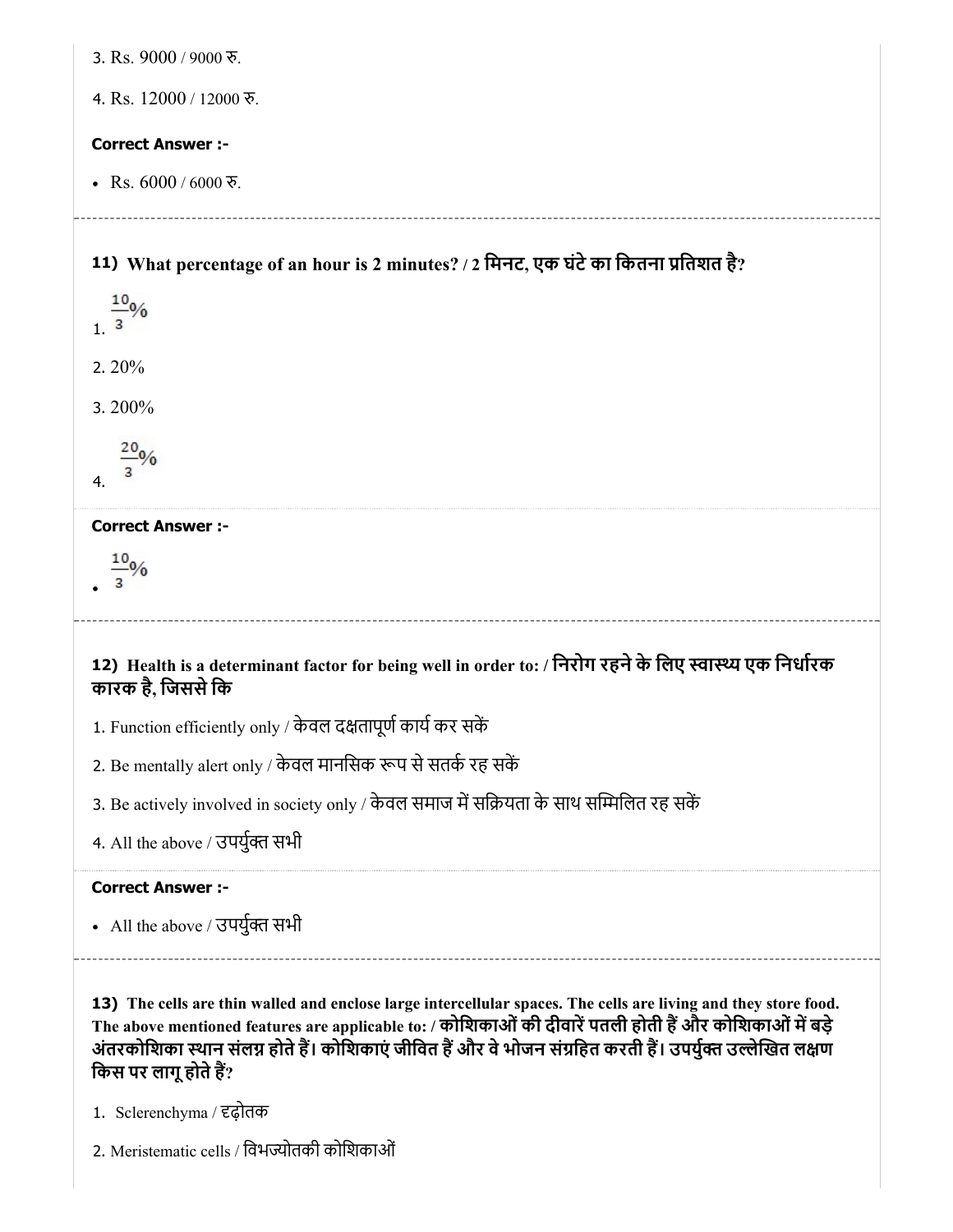| 3. Collenchyma / श्लेषोतक                                                                                                           |
|-------------------------------------------------------------------------------------------------------------------------------------|
| 4. Parenchyma / मृदूतक                                                                                                              |
| <b>Correct Answer :-</b>                                                                                                            |
| • Parenchyma / मृदूतक                                                                                                               |
|                                                                                                                                     |
| 14) To digest cellulose, termites have ________ in their intestine. / सेलुलोस को पचाने के लिए,<br>दीमक के आंत में ________ होता है। |
| 1. bacteria / जीवाणु                                                                                                                |
| 2. protozoa / प्रोटोजोआ                                                                                                             |
| 3. viruses / वायरस                                                                                                                  |
| 4. fungi / कवक                                                                                                                      |
|                                                                                                                                     |
| <b>Correct Answer :-</b>                                                                                                            |
| • bacteria / जीवाणु                                                                                                                 |
|                                                                                                                                     |
| 15)                                                                                                                                 |
| If $\#$ + 3x <sup>2</sup> yz = 2xyz, then # stands for: / यदि If $\#$ + 3x <sup>2</sup> yz = 2xyz, तो # का मान निम्न होगा:          |
| 1. $6x^2yz$                                                                                                                         |
| 2. $6x^2y^2z^2$                                                                                                                     |
|                                                                                                                                     |
| 3. $6x^3y^2z^2$<br>4. $5x^3y^2z^2$                                                                                                  |

 $6x^3y^2z^2$ 

16) The photoreceptor cells of the eye, sensitive to bright light is: / चमकदार रोशनी के प्रति सर्वदनशील आँखों की प्रकाशग्राही कोशिकार्य होती हैं:

1. Cones / शंकु (कोन्स)

2. Rods / शलाका (रॉड्स)

3. Iris / परतारका (आइरस)

4. Pupil / पुतली (यूिपल)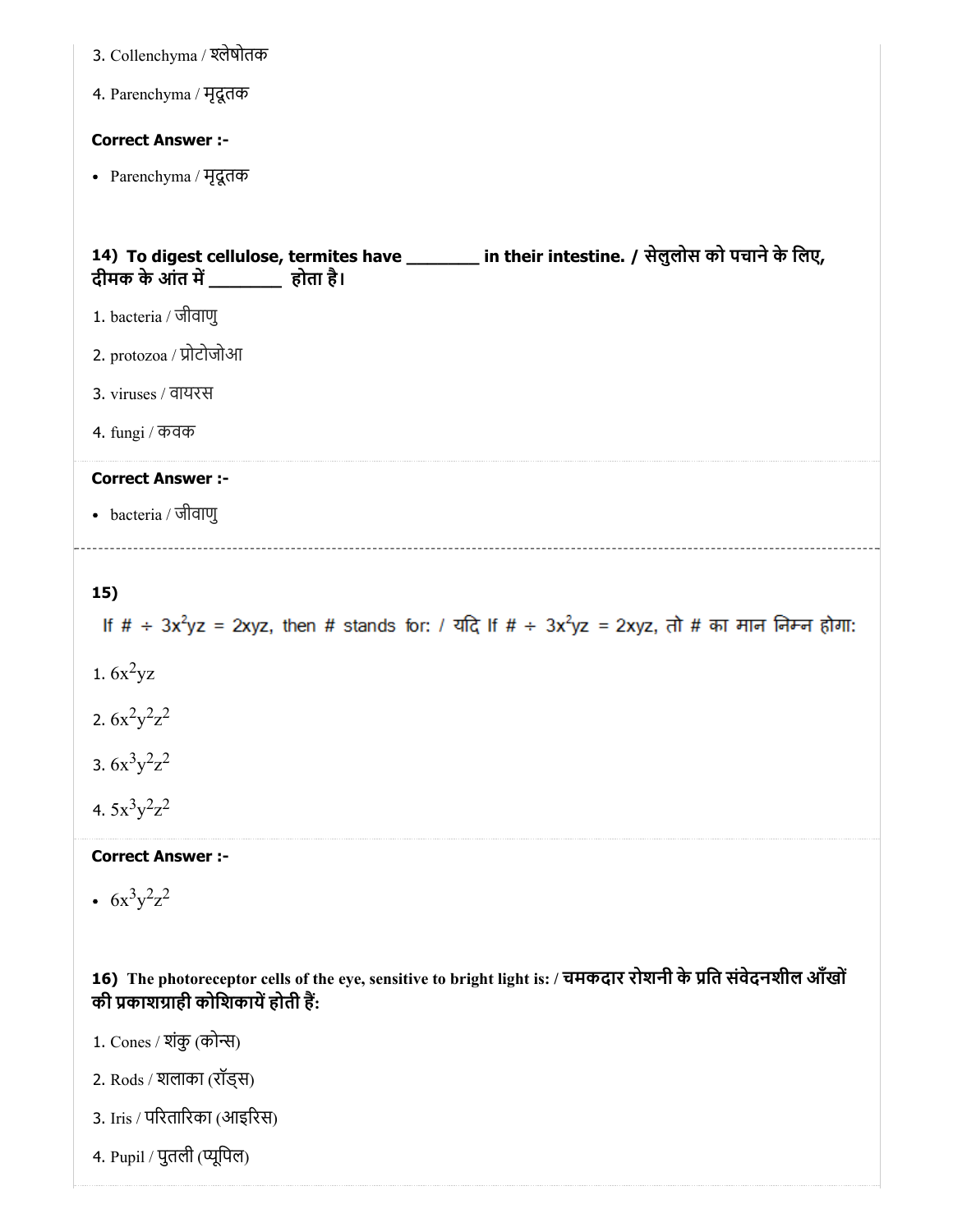• Cones / शंकु (कोन्स)

## 17) Group of organisms that resemble each other are: / जीवों का वह समूह जो एक दूसरे से मेल खाता है, निम्न है:

- 1. Biosphere / जैवमंडल
- 2. Community / समुदाय
- 3. Species / जाितयां
- 4. Biotic community / जीव समुदाय

#### Correct Answer :-

• Species / प्रजातियां

18) Which one of the below mentioned diseases can be prevented by vaccination? / निम्न उल्लेखित रोगों में से किस एक को टीकाकरण द्वारा रोका जा सकता है?

- 1. Diabetes / मधुमेह (डायबटीज़)
- 2. Hepatitis / यकृतशोथ (हेपेटाईिटस)
- 3. Cancer / कैंसर
- 4. AIDS एड्स/

### Correct Answer :-

Hepatitis / यकृतशोथ (हेपेटाईिटस)

19) Use of agriculture farming system with minimum or no use of chemicals, use of maximum input of manure, farm wastes and bioagents is known as: / न्यूनतम या बिना रसायनों के प्रयोग की कृषि खेती प्रणाली का उपयोग, खाद के अिधकतम िनवेश, खेतअपशेष और जैव कारक का उपयोग कहलाता है:

- 1. Biofertilizer farming / जैवउवरक कृिष
- 2. Organic farming / जैव कृिष
- 3. Genetic manipulation / आनुवांशिक हेरफेर
- 4. Biochemical farming / जैवरासायिनक कृिष

#### Correct Answer :-

Organic farming / जैव कृिष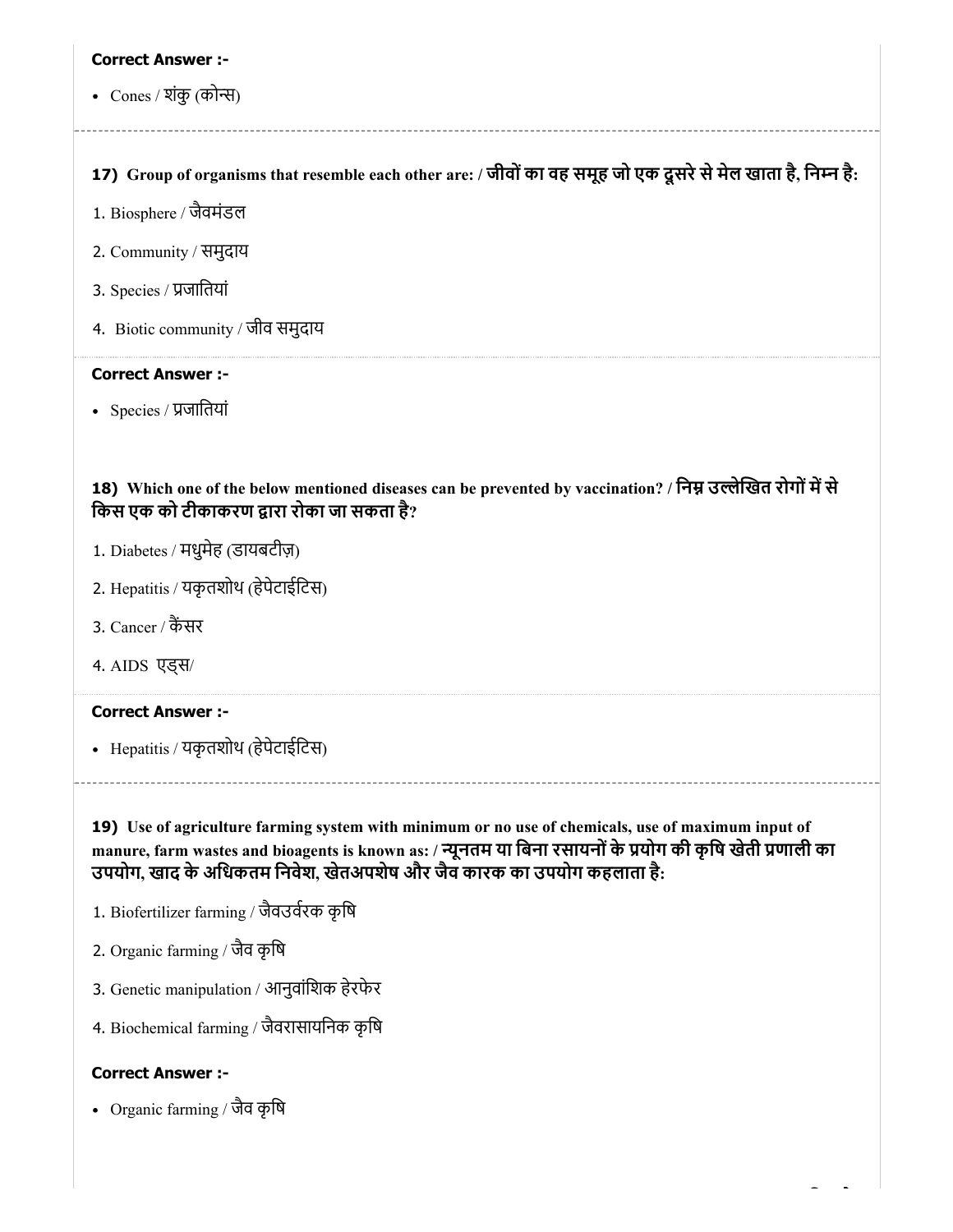| 20) Name the phylum in which the animals have water vascular system. / उस फाइलम का नाम बताइए, जिसमें<br>पशुओं में जल संवहनी तंत्र होता है |
|-------------------------------------------------------------------------------------------------------------------------------------------|
| 1. Mollucus / मोल्यूकस                                                                                                                    |
| 2. Platyhelminthes / प्लेटीहेल्मिन्थीज                                                                                                    |
| 3. Coelenterate / सीलंटरेट                                                                                                                |
| 4. Echinodermata / एकाइनोडर्माटा                                                                                                          |
| <b>Correct Answer :-</b>                                                                                                                  |
| • Echinodermata / एकाइनोडर्माटा                                                                                                           |
| 21) Electrolysis of aluminum oxide is an example of ________. / ऐलुमिनियम ऑक्साइड का विदुयत अपघटन<br>का उदाहरण है।                        |
| 1. Formation reaction / संरचना अभिक्रिया                                                                                                  |
| 2. Decomposition reaction / अपघटन अभिक्रिया                                                                                               |
| 3. Displacement reaction / विस्थापन अभिक्रिया                                                                                             |
| 4. Double decomposition reaction / द्वि अपघटन अभिक्रिया                                                                                   |
|                                                                                                                                           |
| <b>Correct Answer :-</b>                                                                                                                  |
| • Decomposition reaction / अपघटन अभिक्रिया                                                                                                |
|                                                                                                                                           |
| 22) The disease caused by breathing polluted air is: / प्रदूषित हवा में श्वास लेने से होने वाली बीमारी है:                                |
| 1. Chicken pox / चेचक                                                                                                                     |
| 2. Jaundice / पीलिया                                                                                                                      |
| 3. Asthma / दमा                                                                                                                           |
| 4. Cholera / हैजा                                                                                                                         |
| <b>Correct Answer :-</b>                                                                                                                  |
| • Asthma / दमा                                                                                                                            |
| 23) Earth's magnetic field is directed towards _______. / पृथ्वी का चुम्बकीय क्षेत्र ______ की ओर निर्देशित होता<br>है।                   |
| 1. South / दक्षिण                                                                                                                         |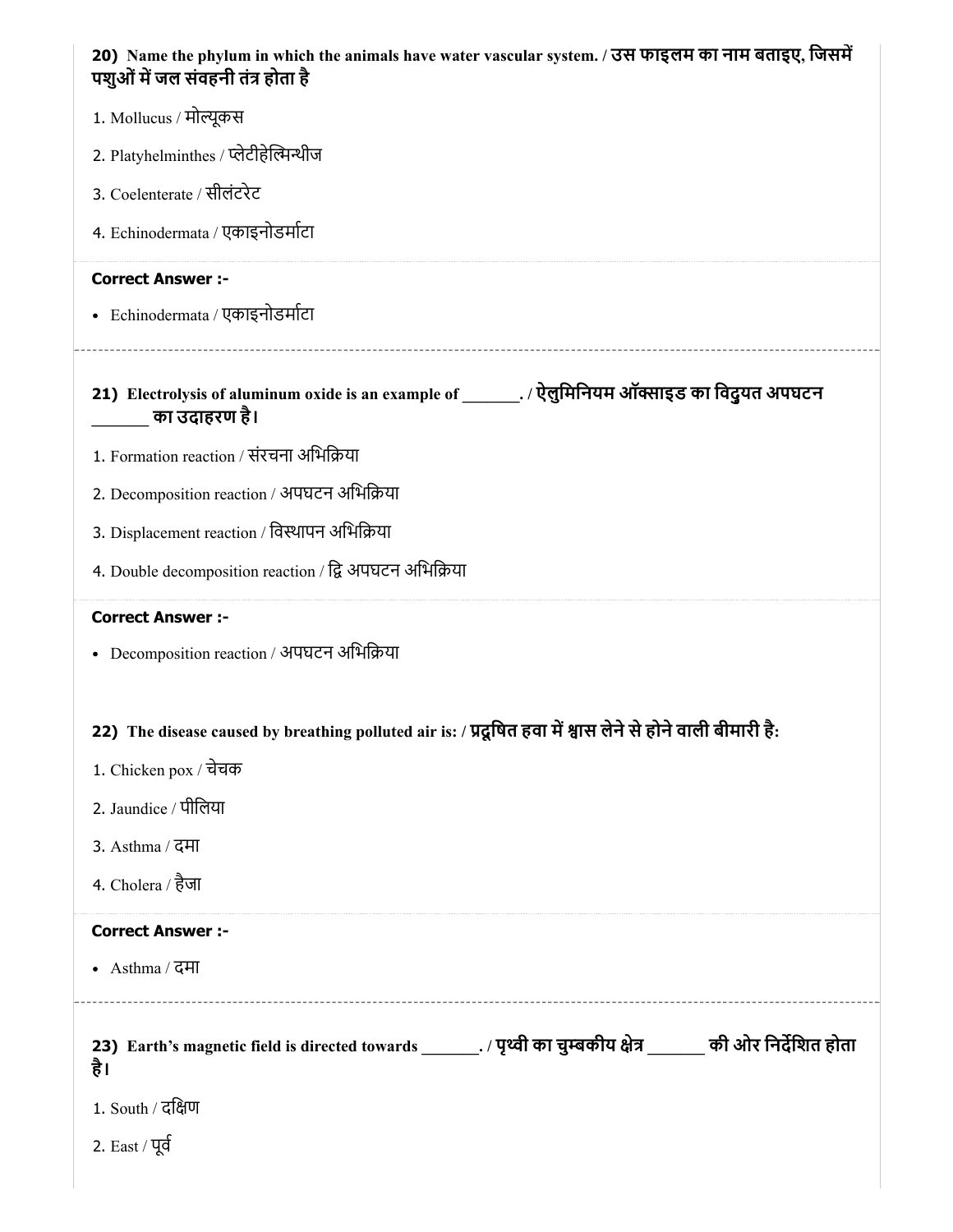4. West / पिम

## Correct Answer :-

North / उतर

## 24) Identify the INCORRECT statement from the following. / निम्न में से गलत कथन पहचानिए।

- 1. Epithelial tissue is present in the lining of lung alveoli. / उपकला ऊतक फुप्फुसकृपिका के अस्तर में उपस्थित होते हैं।
- 2. Epithelial tissue has lot of intercellular space. / उपकला ऊतक में अत्यधिक अंतराकोशिक जगह होती है।
- 3. Epithelial tissue layer is permeable layer. / उपकला ऊतक की परत पारगय परत होती है।
- 4. Epithelial tissue is protective tissue in animal body. / उपकला ऊतक पशु के शरीर में रक्षी ऊतक होता है।

#### Correct Answer :-

• Epithelial tissue has lot of intercellular space. / उपकला ऊतक में अत्यधिक अंतराकोशिक जगह होती है।

25) When there is an electric current passing through a wire, the particles moving through the wire  $_{\rm{are}}$ \_\_\_\_\_\_\_\_. / जब विदुयत धारा किसी तार में प्रवाहित हो रहा होता है, तो तार से होकर गति करने वाले कण \_ होतेह।

1. protons / प्रोटॉन

2. atoms / अणु

3. ions / आयन

4. electrons / इलेटॉन

## Correct Answer :-

electrons / इलेटॉन

## 26) An image that cannot be obtained on a screen is: / वह प्रतिबिब जो परदे पर प्राप्त नहीं की जा सकती है:

- 1. Virtual image / आभासी प्रतिबिंब
- 2. Real image / वास्तविक प्रतिबिंब
- 3. Refracted image / अपवर्तित प्रतिबिंब
- 4. Inverted image / प्रतिलोमित प्रतिबिंब

## Correct Answer :-

Virtual image / आभासी ितिबंब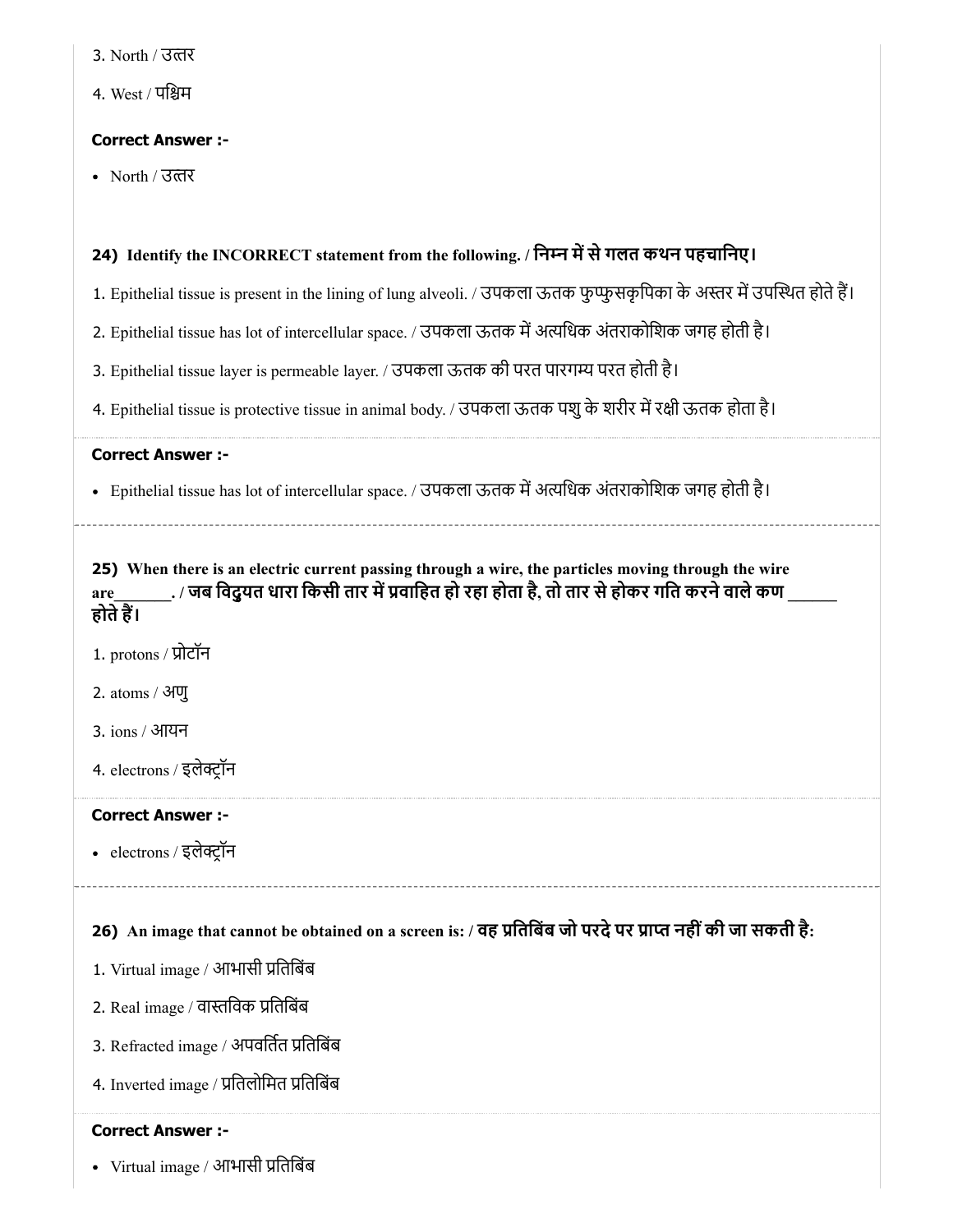

29) The following pie chart shows the marks secured by Ravi in different subjects. If he scored 80 marks in Mathematics, then the marks scored in chemistry is: / निम्नलिखित पाई चार्ट रवि द्वारा विभिन्न विषयों में अर्जित अंक को प्रदर्शित करता है। यदि उसने गणित में 80 अंक अर्जित किए हों तो उसने रसायन शास्त्र में कितने अंक प्राप्त किए: